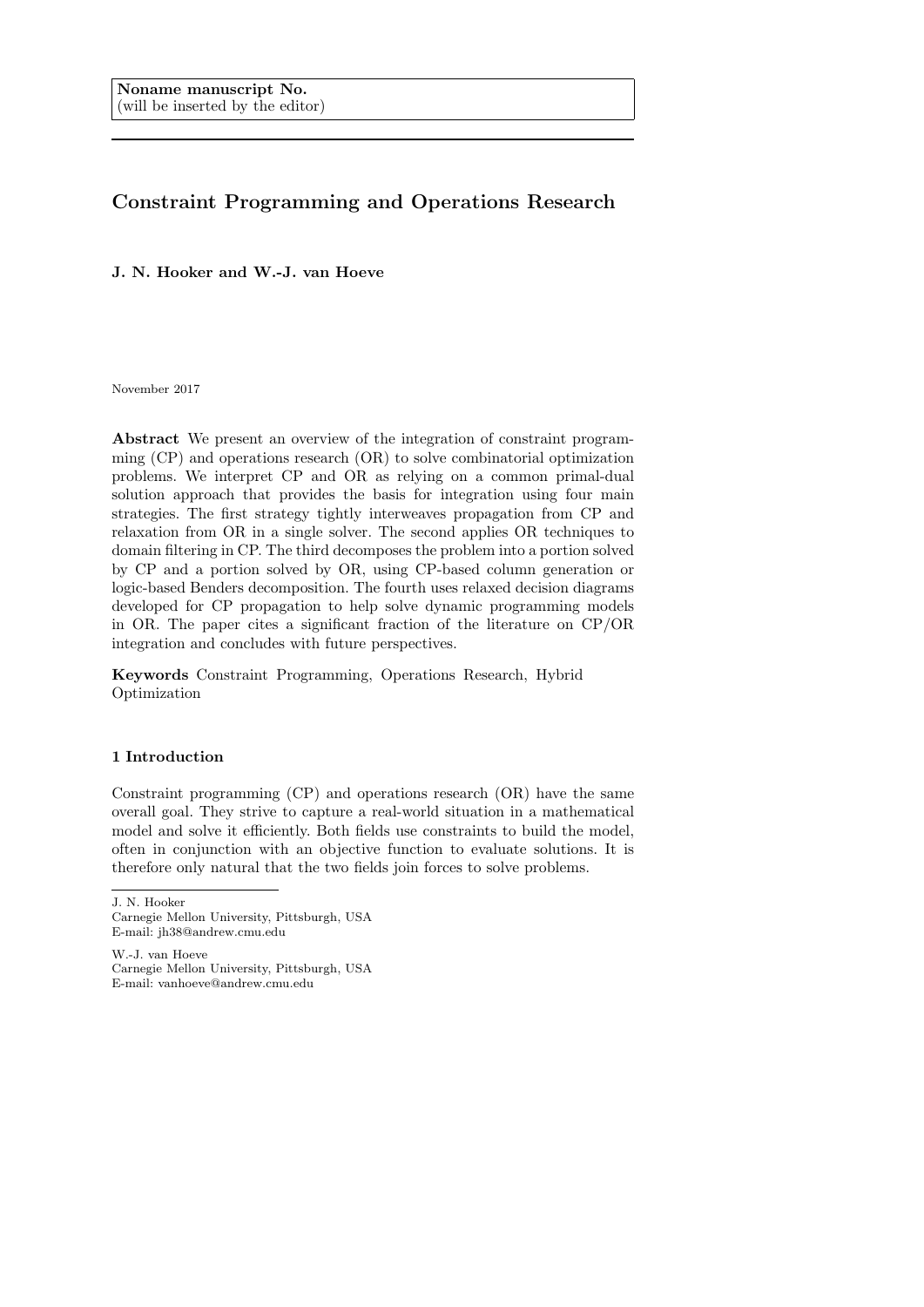Attempting to unify CP and OR might be unwise if they relied on entirely different solution methods. However, their methods are not only related, but complementary, due to the contrasting intellectual origins of the two fields. This has allowed integrated methods to outperform those that rely solely on CP or OR techniques in a wide variety of problem areas, sometimes by orders of magnitude. Furthermore, the potential benefits of integration are, arguably, only beginning to be reaped, which suggests that CP/OR integration will continue to be an active research area.

Both CP and OR use what the OR community might call a primal-dual approach, which combines search with some kind of inference. Search solves the primal problem of finding a feasible solution (one that satisfies the constraints), while inference solves the dual problem of proving that a solution is optimal, or that no solution is feasible. Search frequently takes the form of a branching mechanism, at least in the context of exact methods. The two fields diverge when it comes to inference. In OR, it typically appears as problem relaxation, strengthened by such inferred constraints as cutting planes. In CP, inference appears as constraint propagation and domain filtering. Both relaxation and propagation can help find feasible solutions as well.

Operations research is strongly influenced by its historical roots in linear programming (LP), which formulates problems using inequality constraints. Much of the field today is based on inequality-constrained mathematical programming models, including those of nonlinear programming (NLP), mixed integer/linear programming (MILP), and mixed integer/nonlinear programming. A model is almost always relaxed by reducing it to a simpler inequalityconstrained model, such as an LP or a convex NLP model, which can be solved with highly developed methods that exploit its special structure. Relaxation is essential because it allows the solver to infer a bound on the optimal value, which reduces branching. The relaxation is often strengthened by valid inequalities that are inferred from the constraint set.

Operations research is, of course, broader than mathematical programming, as it encompasses dynamic programming, queuing theory, simulation, and other areas. Although we focus primarily on mathematical programming, we will see that dynamic programming, as well as network and matching theory, also play a significant role in CP.

Constraint programming has roots in logic programming, where a model has both a declarative and a procedural interpretation. A model is declarative because its statements can be read as logical propositions that describe the problem, and it is procedural because the statements can be processed as instructions for how to find a solution. Something similar to this dual interpretation survives in today's CP. The statements in a model impose constraints that describe the problem, even while they invoke algorithms, such as domain filtering, that lead to a reduction in branching.

Due to these contrasting origins, OR and CP process a model differently as they conduct a search. OR solves an inequality-constrained relaxation of the model as a single problem, while CP processes the constraints of the model individually. This allows OR to combine information from the entire model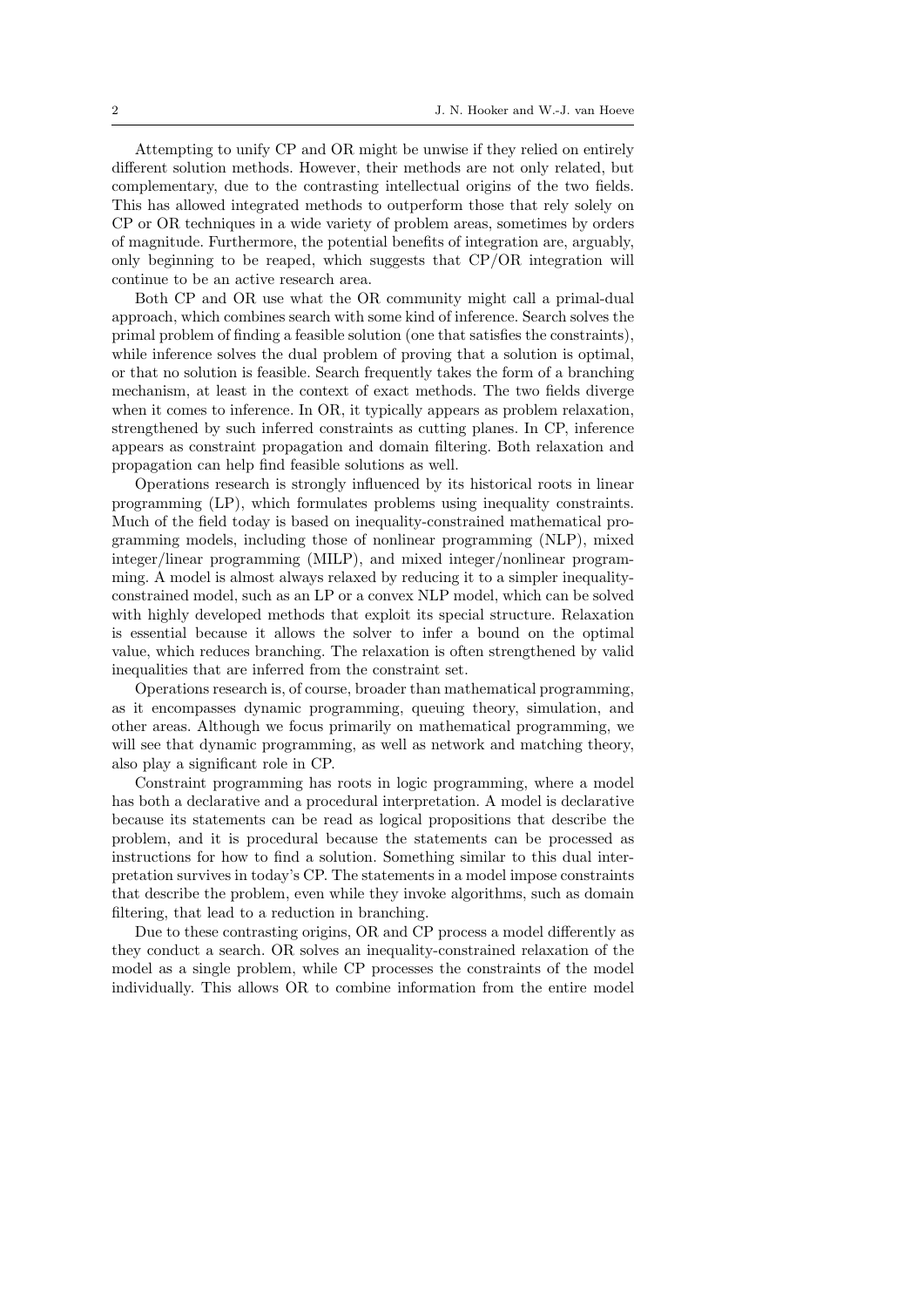while inferring a bound, but relaxation sacrifices much of the combinatorial complexity of the problem. The CP approach captures much of the combinatorial complexity of individual constraints while inferring reduced domains, but it must resort to the propagation of domains from one constraint to the next to obtain a global view. OR partially compensates for the weakness of its relaxations by strengthening them with valid constraints that capture some of the special structure of groups of constraints. CP partially compensates for the weakness of constraint propagation by defining high-level global constraints that represent a group of simpler constraints.

At least four basic strategies for combining the complementary strengths of OR and CP have been developed in the literature. They can be summarized as follows.

Combine relaxation from OR with propagation from CP. This can be effective when some constraints "relax well" in the sense that they have a tight inequality relaxation, and others "propagate well." A relaxation is tight when its feasible set is similar to that of the original problem, or at least yields a similar optimal value. Constraints propagate well when their structure allows significant domain reduction when some variables are fixed (or their domains reduced), perhaps by branching. The so-called knapsack constraints of OR, which are linear inequalities with many nonzero coefficients, tend to relax well, because they serve as their own LP relaxation. Certain groups of constraints can also give rise to useful valid inequalities, such as the famous Gomory cuts, which are derived from constraints that are tight in the solution of the LP relaxation, or the valid cuts derived from subtours and "combs" in the solution of a relaxed traveling salesman problem. The classical "binary" constraints of CP, which contain only two variables, generally propagate well, because fixing (or reducing the domain of) one variable tends to have a significant effect on the domain of the other. High-level global constraints may also propagate well, assuming they have been analyzed and implemented in solvers. Examples include disjunctive and cumulative scheduling constraints, which have been deeply analyzed and help explain the success of CP in the scheduling domain.

Use OR methods for domain filtering in CP. Network and matching theory, as well as dynamic programming, are widely used to filter domains for a variety of global constraints. Edge-finding methods, originally developed in OR, are indispensable for domain filtering in disjunctive and cumulative scheduling problems. In addition, since achieving domain consistency for a global constraint is frequently an NP-hard problem, it can be helpful to use a more tractable OR-based relaxation of the constraint as a basis for filtering.

Decompose the problem into parts that suitable for OR and CP, respectively. This can be accomplished with two decomposition methods originally developed in the OR literature: column generation and Benders decomposition. Column generation accommodates CP by using it to generate columns in the pricing subproblem. Benders methods can accommodate CP if they are generalized to "logic-based" Benders decomposition, which allows the subproblem to be solved by CP.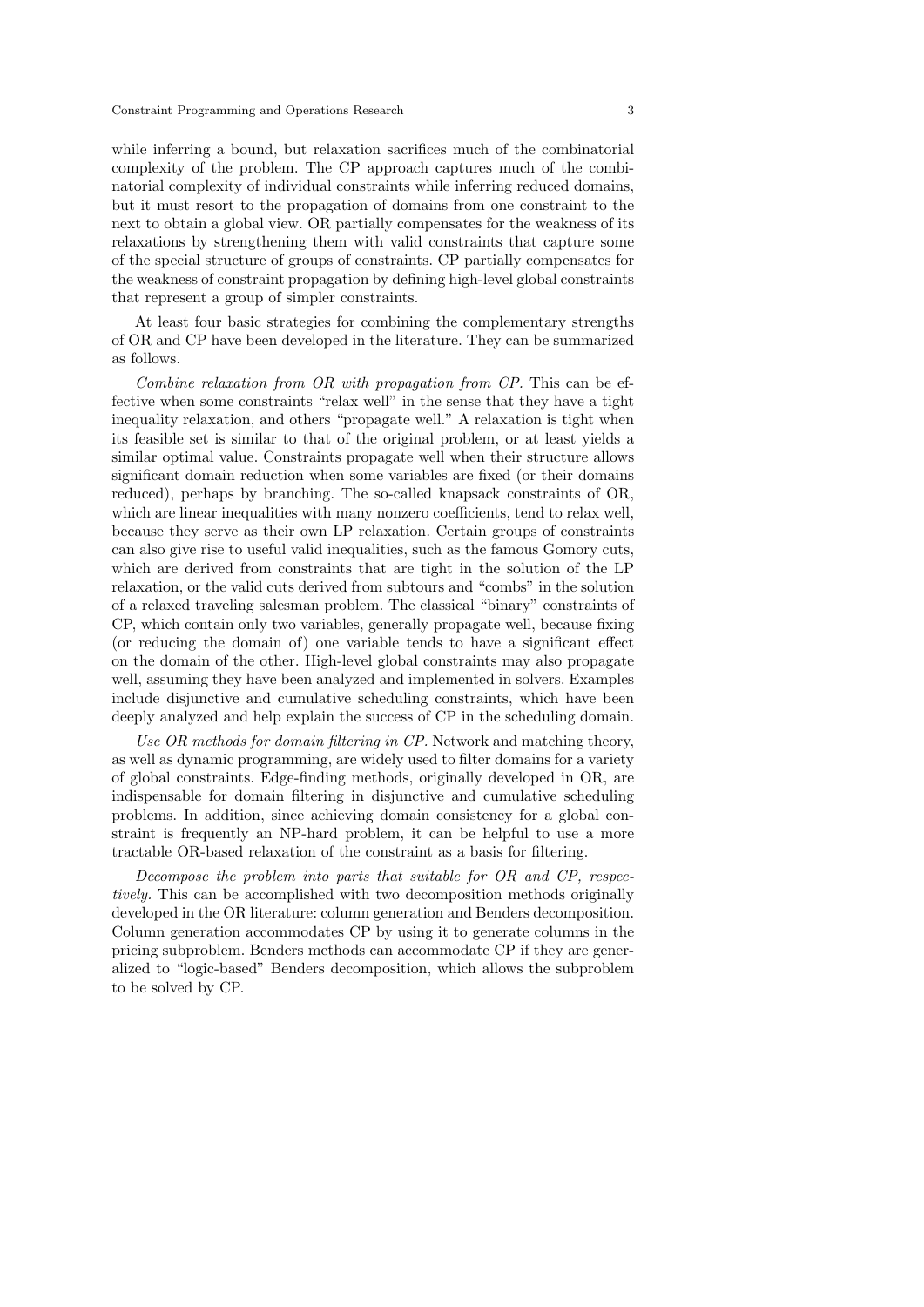Apply constraint propagation to dynamic programming models. If a problem can be given a recursive model as in dynamic programming, the statetransition graph for the model can be treated as a decision diagram, and arcs can be deleted from the diagram much as values from a domain in a conventional domain store. Normally a relaxed decision diagram is used rather than an exact one, which tends to grow exponentially. The relaxed diagram not only allows propagation that is stronger than propagation through domains, but it provides a valid bound on the optimal value that allows one to solve a dynamic programming model by branch-and-bound methods when no inequality-constrained relaxation is available.

After a brief historical overview of CP/OR integration in Section 2, we expand on the above strategies. Sections 3–5 deal with the first stratregy, the combination of OR-based relaxation with CP-based propagation. Section 3 first shows how relaxation and propagation can be tightly integrated in optimization systems. Section 4 then describes relaxations of global constraints that can be used for propagation, and Section 5 indicates how such relaxations can be defined and utilized relative to the entire CP model. The second strategy, the application of OR to filtering, is the subject of Section 6. It outlines how such OR methods as matching theory and network flows have been used to design filters for global constraints. Decomposition strategies are discussed in Section 7 (column generation) and Section 8 (logic-based Benders decomposition), both of which combine an OR-based master problem with a CP-based subproblem. The final strategy is covered in Section 9, which describes how relaxed decision diagrams that were developed in the context of CP have been used to solve problems that can be given dynamic programming models. The paper concludes with perspectives on the future of CP/OR integration.

#### 2 Historical Overview

We begin with a brief overview of major milestones along the road to OR/CP integration. A fuller account of the early work can be found in [142].

Domain filtering and constraint propagation were foreshadowed in the OR literature as early as the 1960s, when Garfinkel and Nemhauser [107] used a technique then known as implicit enumeration to solve integer programming models of political districting and other problems. This was before relaxation methods developed in OR, and it was necessary to reduce branching in some other way. The OR literature explicitly mentioned CP as early as 1989 [49], while true integration began in the 1990s.

OR took an early step away from inequality-based modeling in 1990, when Beaumont [21] replaced integer variables with logical disjunctions and solved the problem by branching on disjunctions. After an early application to processing networks in [117], Hooker and Osorio [152] extended this approach to "mixed logical/linear programming." Meanwhile, the integration of propagation and relaxation in branch-and-cut methods was advocated by Hooker in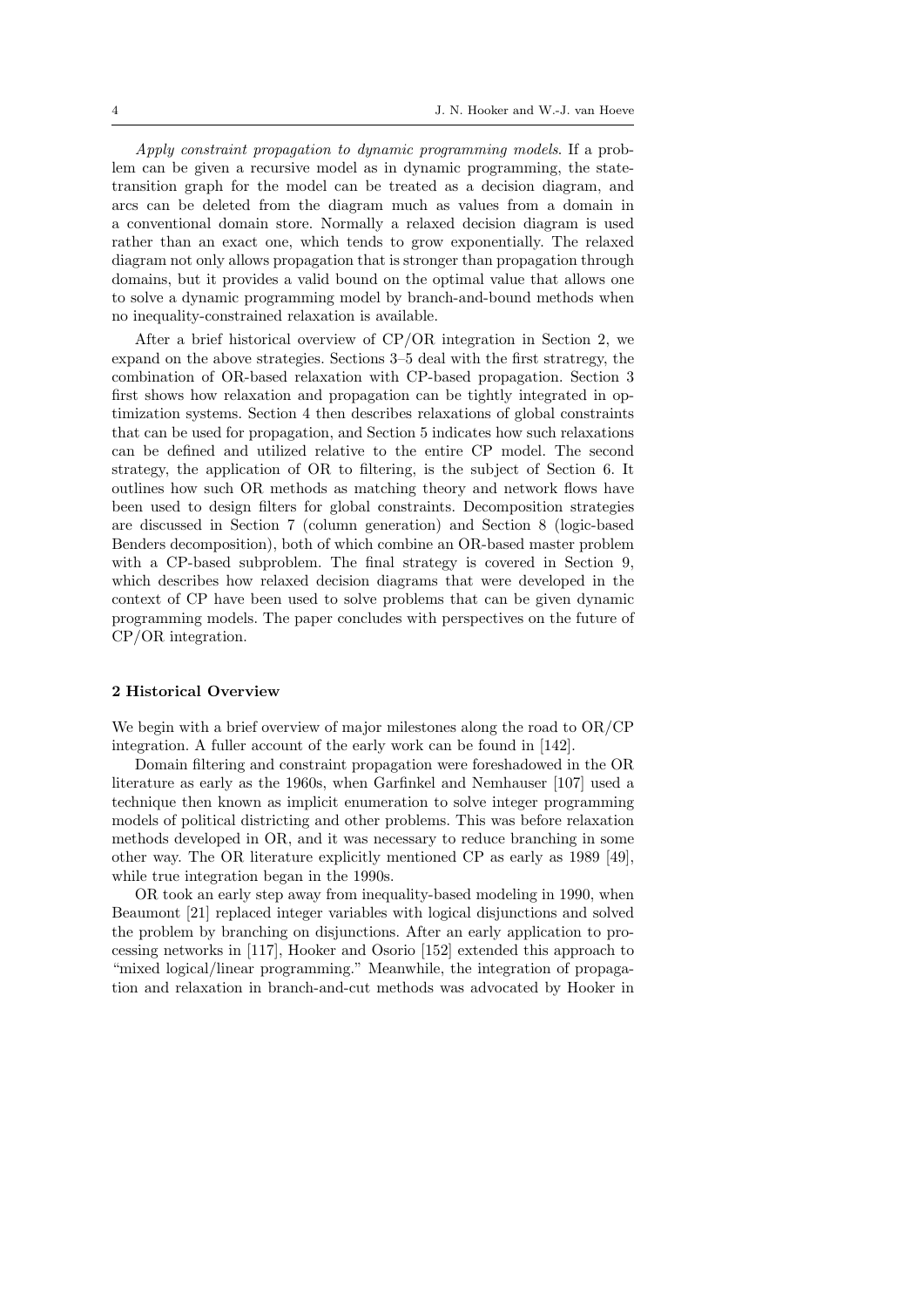1994 [139] and further explored in a number of publications, such as [43, 141]. In the 2000s, it became the basis for integrated solvers like SIMPL [11, 252], which permits modeling with global constraints, and later the award-winning solver SCIP ("SCIP" is an acronym for "solving constraint integer programs")  $[1, 2]$ .

The CP community also pursued integrated methods during the 1990s, primarily by exchanging information between CP and LP solvers, as advocated by Little and Darby-Dowman [172]. Papers by Wallace, Novello and Schimpf [248] and Rodošek, Wallace and Hajian [213] described an implementation of this mechanism in  $ECL^{i}PS^{e}$ , which was perhaps the first general-purpose solver to combine CP and OR. Régin [208, 209] applied matching and network flow theory to filtering the all-different and generalized cardinality constraints, while Baptiste, Le Pape and Nuijten [18] applied edge finding to scheduling constraints. In later work, such OR ideas as reduced-cost variable fixing, linear relaxations of global constraints, and convex hull relaxations of piecewise linear functions were brought into CP-based algorithms [97–99, 195, 206, 207]. ILOG's OPL Studio [243] and Concert technology (introduced in ILOG Solver 5.0), as well as NICTA's G12 system [230], provided modeling languages that invoke CP and MILP solvers.

While this research was underway, two schemes were introduced for combining OR and CP in a decomposition method. One uses CP-based column generation in OR's well-known branch-and-price method for integer programming [157, 254]. Another development, logic-based Benders decomposition [140, 141, 156, 153], allows the Benders subproblem to be solved by CP methods and has become a widely-used vehicle for combining CP and OR.

The 2000s have seen the adaptation of binary and multivalued decision diagrams to discrete optimization [125, 126], particularly when the problem has a dynamic programming formulation, a much-studied topic in OR. Decision diagrams provide an alternative approach to global relaxation for bounding and propagation, as well as to branching [8, 37, 38].

OR and CP researchers were first brought together in 1995 at an International Joint Workshop on AI and OR, organized by M. L. Ginsberg and J. N. Hooker at Timberline Lodge on Mt. Hood, USA. The idea of a joint conference was revived in 1999 with the annual CP-AI-OR workshop (Integration of AI and OR Techniques in CP for Combinatorial Optimization), which first met in Ferrara, Italy. It is now an annual conference series with published proceedings. Papers on hybrid methods regularly appear in CP, OR and mathematical programming conferences. A department of a major OR journal, INFORMS Journal on Computing, is dedicated to CP/OR integration.

#### 3 Combining Propagation and Relaxation

One general strategy for integrating CP and OR is to combine constraint propagation with relaxation. The two techniques are mutually reinforcing, because propagation can tighten bounds on the variables in an LP relaxation,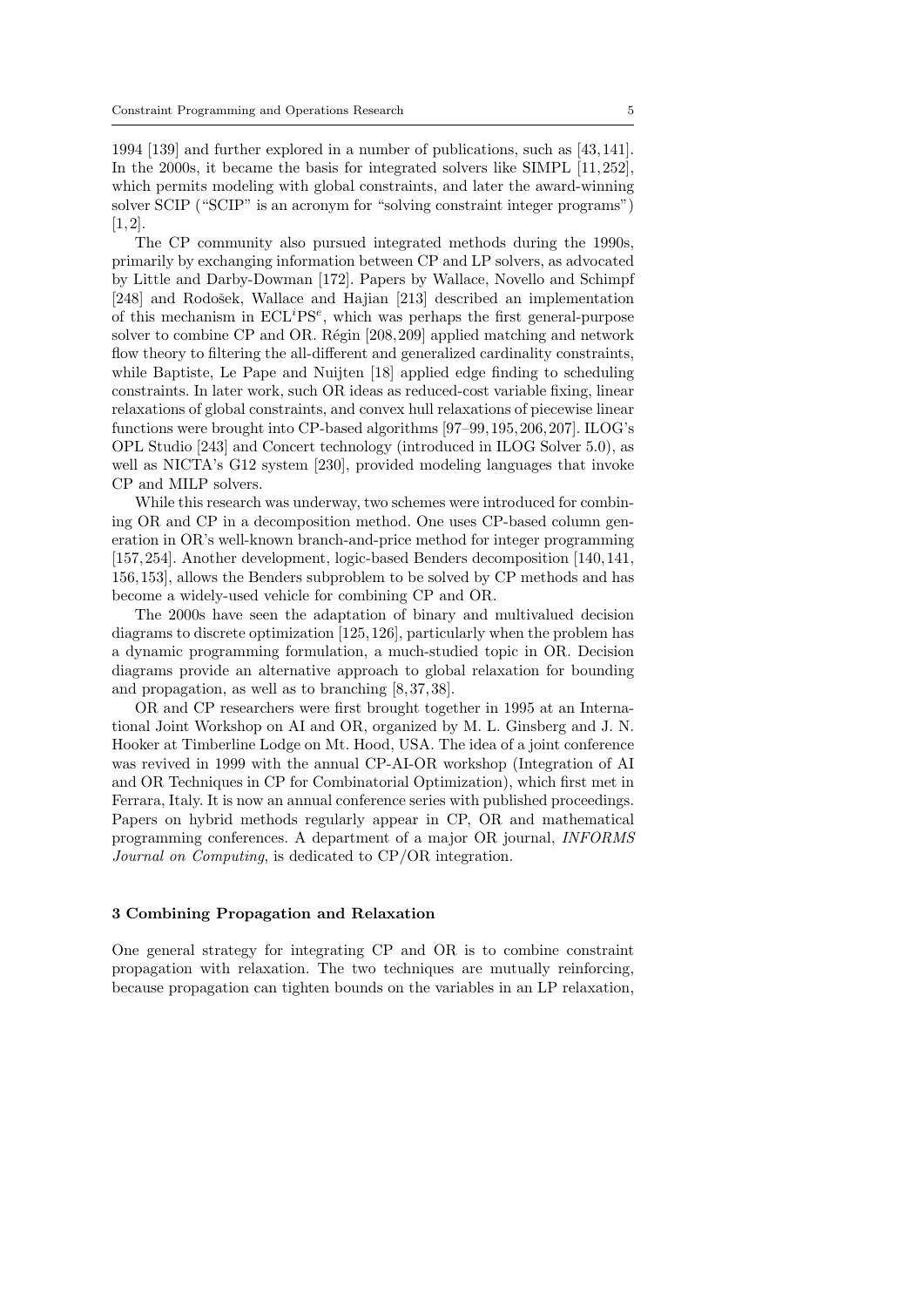while a relaxation can prove optimality or infeasibility of a problem obtained during CP-based search.

An early application of this strategy (1995) used an LP relaxation to prove the optimality of a solution obtained by CP in five minutes for a boatparty scheduling problem that MILP could not solve in five hours [228]. Other studies [206, 252] combined CP with convex-hull and assignment relaxations (special cases of LP relaxations), as well as with reduced-cost variable fixing, a propagation technique based on LP relaxation. This last technique is actually a special case of a general propagation method based on LP dual multipliers [149]. Propagation has been used with other kinds of relaxations as well, such as Lagrangean relaxation [223, 55, 162], semidefinite programming relaxation [119, 244], and linear quasi-relaxation [46] (a quasi-relaxation excludes some feasible solutions but no optimal ones). All of these techniques achieved significantly better performance than the MILP or CP solvers of the time.

Relaxation combined with various kinds of propagation has seen a number of applications, and we provide only a sampling here. They include singlevehicle routing [218], truss structure design [46], processing network design [117, 152], resource-constrained scheduling [132, 81], multiple machine scheduling [44], shuttle transit routing [204], orthogonal Latin squares [10], and the multidimensional knapsack problem [194]. Convex hull relaxations of piecewise linear constraints have been used in a CP context to solve fixed-charge problems and transportation problems with piecewise linear costs [206], as well as production planning problems with piecewise linear costs [195, 196].

Combining relaxation and propagation can also form the basis of a generalpurpose solver, along the lines developed in a series of papers in the 1990s and early 2000s [11, 43, 143, 145, 154, 195, 196]. The constraints are processed individually as in a CP solver, so as to filter domains and generate constraintspecific relaxations. A domain store for the discrete variables is maintained, along with the kind of a global LP relaxation one sees in an MILP solver. The domain store propagates the results of domain filtering for global constraints in the model. The global relaxation contains the inequality constraints in the original model along with the constraint-specific relaxations. In addition, a group of structured inequality constraints in the model, such as fixed-charge network flow constraints, can be represented with a metaconstraint (analogous to a global constraint). When processed, the metaconstraint generates cutting planes for the global relaxation that are specifically designed for the constraint's particular structure.

This general approach is implemented in SIMPL, mentioned earlier. It is partially implemented in SCIP, which allows the user to plug in "constraint handlers" that filter domains. Another solver, SCIL, is focused on MILP but borrows CP-style modeling by generating specialized cutting planes for metaconstraints [6].

Nogood constraints, which have long been used in satisfiability (SAT) solvers in the form of conflict clauses [20], can be used in an integrated solver as well. This is proposed in [141] and implemented very effectively in SCIP. When the LP relaxation is found to be infeasible at a node of the branching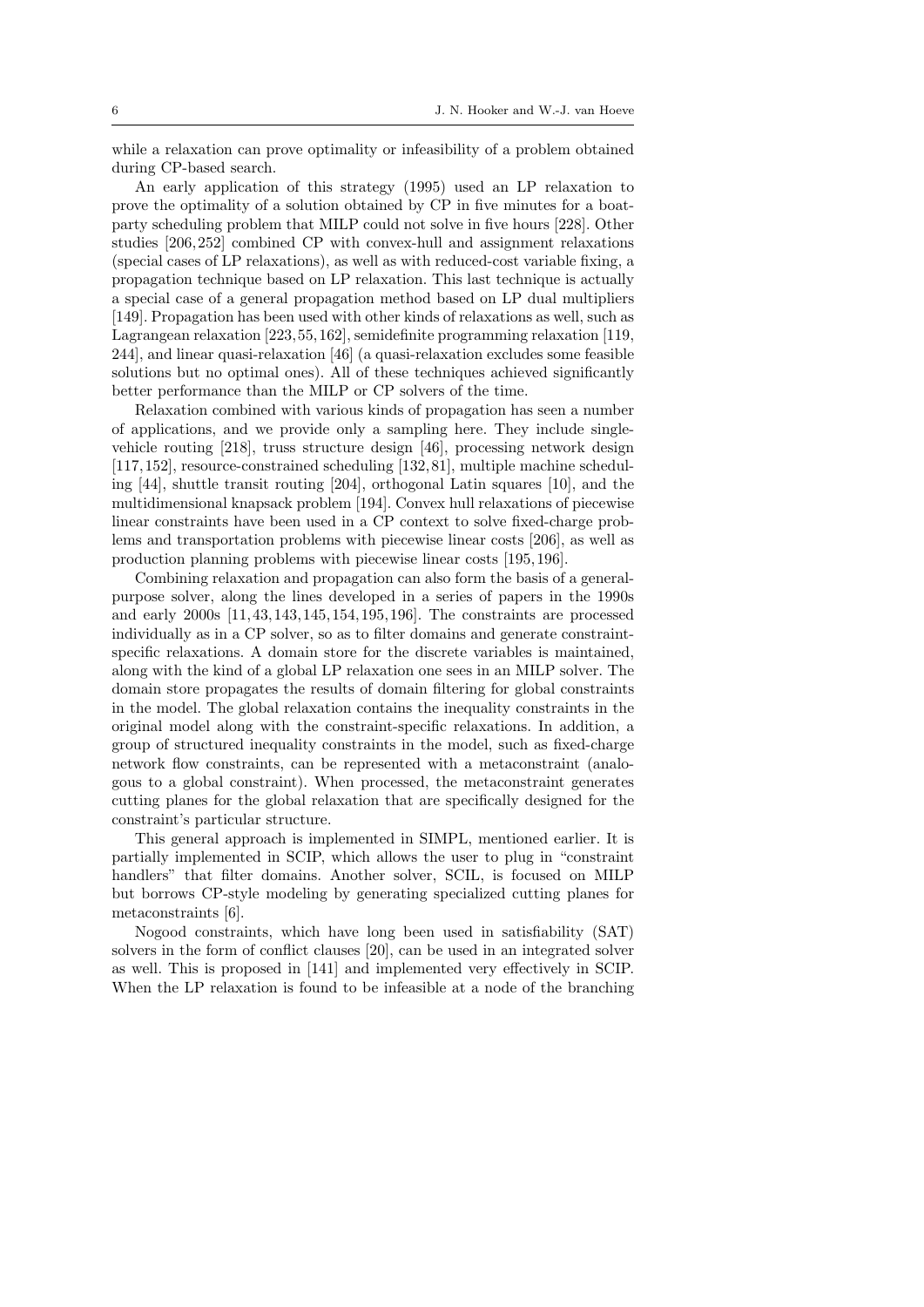tree, the resulting dual multipliers are used to formulate a nogood based on the variable assignments that gave rise to the infeasibility. A similar approach that does not rely on dual multipliers or an LP relaxation is branch and check [141, 234], a variant of logic-based Benders decomposition. In fact, conflict clauses are special cases of Benders cuts [150, 151], and the SAT solvers that use them can be interpreted as specialized implementations of logic-based Benders decomposition.

There is perennial debate over whether it is better to combine CP and OR in a single general-purpose solver, or keep them separate in highly-tuned dedicated solvers. Advocates for separation argue that the extraordinary efficiency of a dedicated solver, particularly an MILP solver, outweighs the difficulty of incorporating constraints that are better suited for the other type of solver. Advocates for integration argue that the jury is still out, because much of the efficiency of dedicated solvers is due to decades of intense engineering effort that has not been lavished on an integrated solver. MILP solvers, for example, have improved by several orders of magnitude using the same basic branchand-cut technology. An integrated solver that does not benefit from this kind of intensive development can already outperform MILP on a variety of problems  $[1, 2, 11, 252]$ .

Even if it proves best to exploit the power of dedicated solvers, one can still profitably combine OR and CP by linking the solvers in a decomposition method such as CP-based branch and price or logic-based Benders decomposition. As discussed in Sections 7 and 8, these techniques, particularly the latter, can achieve orders-of-magnitude speedups over either of the dedicated solvers used alone.

## 4 Relaxation of Global Constraints

Many constraint programming languages allow the definition of global constraints that represent NP-complete problems. For example, one of the earliest constraint languages, Alice [170], included the 'circuit' constraint to state that a set of variables represent a Hamiltonian circuit in a graph. Since establishing domain consistency for such constraint would be NP-hard, it is natural to design propagation algorithms based on a relaxation of the constraint. In particular relaxations stemming from OR, such as linear programming and Lagrangian relaxations, have been used for this purpose.

One of the first systematic applications of linear relaxations in global constraint propagation was developed in a series of papers by Focacci, Lodi, and Milano [97, 101, 100, 102]. Using the traveling salesman problem with time windows as illustrative application, they develop optimization-oriented global constraints that 1) use the linear programming bound to tighten the domain of the variable representing the objective, and 2) apply reduced-cost based variable fixing to filter sub-optimal domain values. Reduced costs can also be applied to guide and decompose the CP search [186]. In these applications, the global constraint provides an interface for the finite-domain variables in the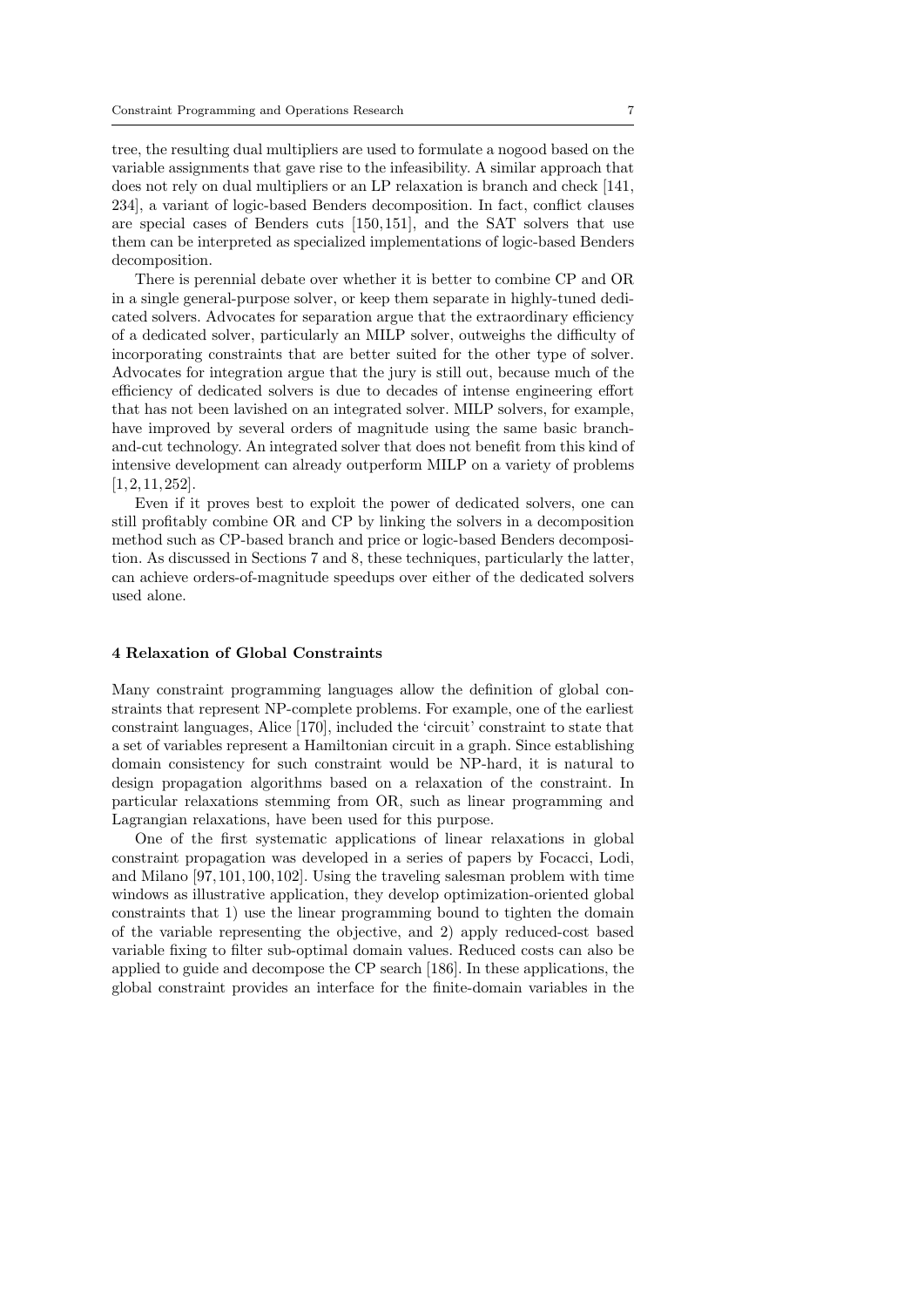CP model to the continuous variables in the associated linear programming model.

The network-flow constraint is an example of a global constraint that, by definition, has an immediate linear programming model that can be exploited in CP. It was first proposed in [45] and implemented in the CHIP solver. A specific application to fixed-charge network flows was developed in [163]. A generic network flow constraint, that embeds a network simplex algorithm, was implemented in the Jacop solver [229]. In that work, the flow constraint is also used to implement flow-based propagators for all-different, cardinality constraints, and their soft versions. Other implementations of network flow constraints are presented in [108, 87], and extended to explain infeasibilities, or generate nogoods, based on the linear programming model.

Likewise, one can derive Lagrangian relaxations for global constraints, as was first done by Caseau and Laburthe [63]. That is, the global constraint now embeds a Lagrangian relaxation of the combinatorial structure it represents. Lagrangian relaxations can be appealing for this purpose, as they sometimes allow very fast combinatorial algorithms instead of linear programming – in the case of [63] the Held-Karp Lagrangian relaxation is applied as a filter for weighted Hamiltonian circuits. Moreover, for integer optimization problems the Lagrangian bound can potentially be stronger than the linear programming bound. Lastly, Lagrangian relaxations can also be used for variable fixing, based on the dual multipliers. Sellmann provides a formal study of the use of Lagrangian relaxations in CP, and in particular shows that sub-optimal Lagrangian relaxations may yield stronger domain filtering [222]. Recent perspectives on CP and Lagrangian relaxation appear in [15, 111, 104].

Successful applications of Lagrangian relaxations in CP include the traveling tournament problem [30], capacitated network design [225], automated digital recording [224], network design [77], improved arc-consistency for constraint satisfaction problems [162], resource-constrained shortest path problems [109, 121], personnel scheduling with regular expressions [182], multileaf collimator sequencing for cancer treatment [55], parallel machine scheduling [90], the traveling purchaser problem [56], the weighted-circuit global constraint [26], resource-constrained project scheduling [118], the AtMostNValue global constraint [52], propagation based on decision diagrams [34], and neural networks in empirical model learning [174, 175].

A recent development in this context is the application of Lagrangian decomposition to strengthen the optimization reasoning and constraint propogation in CP. In the variant of Lagrangian decomposition introduced by Guignard and Kim [122], a given problem is reformulated by introducing a copy of the variables for pre-specified subproblems, while equality constraints are added on these variables to ensure that they are assigned the same value. The Lagrangian decomposition then follows from dualizing these equality constraints with associated Lagrangian multipliers. This perspective can be directly applied to CP models, because constraints are individually propagated – as if defined on a copy of the variables. The implicit equality constraints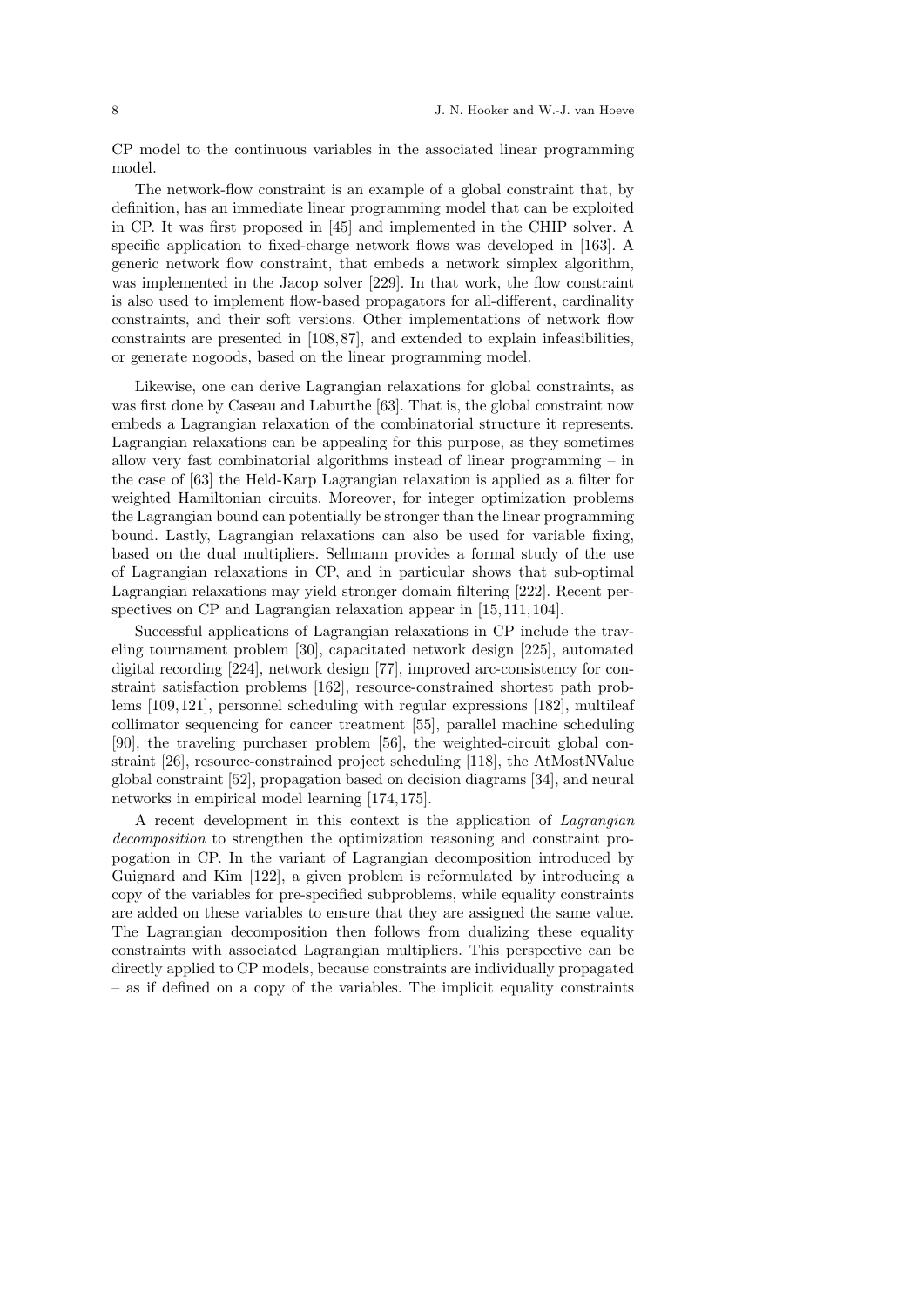between variables in different constraints of a CP model can therefore be exploited by a Lagrangian decomposition, as first proposed, simultaneously, in [33] and [123]. Constraint propagation based on Lagrangian decomposition can be stronger than pairwise consistency [33]. The application of Lagrangian decomposition in CP was further studied by Chu et al. [69]. In that work, subproblems are solved via search rather than through a specialized propagator, which allows the application to arbitrary subproblems instead of those defined by global constraints.

Linear relaxations that define some or all facets of the convex hull of the feasible set have been developed for several global constraints, including the element constraint [141], the all-different constraint [141, 249, 149], and systems of all-different constraints [9, 40, 41]. A convex-hull linear relaxation for logical combinations of cardinality constraints is given in [251] and generalized in [16]. Various MILP models have been proposed for cumulative scheduling [64, 149, 242], and the integrality constraints can be dropped to obtain an LP relaxation. A relaxation that is not based on MILP, but defines a class of valid inequalities that are sometimes facet-defining, is presented in [149].

### 5 Linear Relaxations from CP Models

In the previous section, linear or Lagrangian relaxations are inferred from individual (global) constraints, which represent a specific combinatorial structure. This approach can be generalized to arbitrary subsets of constraints, or even the entire problem. That is, for a given CP (sub)problem, we can create a linear programming model that serves as a relaxation to the problem. Such linear model can then be maintained during search and applied for improved optimization bounds, reduced-cost based variable fixing, or guiding the search.

The first systematic approaches to automatically reformulate CP models into linear programming models were proposed for this purpose by Rodosek et al. [213] and Refalo [207]. The approach was further developed and implemented in the eplex library of the constraint logic programming system Eclipse in [227]. Belov et al. [25] present a related work that automatically translates CP models in MiniZinc to equivalent linear MIP models, to be solved by MIP solvers. However, such generic transformations may lead to poor LP relaxations, especially when many 'big-M' constraints are needed. Stronger linear models may be derived by taking into account the semantic information in CP models. In particular, Laborie and Rogerie present an automatically generated linear relaxation for advanced scheduling models, as used in IBM ILOG CP Optimizer. This LP relaxation can be particularly helpful for complex objective functions [167].

Naturally, the strongest possible LP relaxations can be derived for specific applications. In addition to a tailored linear model, this also allows the addition of problem-specific cuts to strengthen the relaxation. Example applications in which dedicated LP relaxations are embedded as a global constraint in CP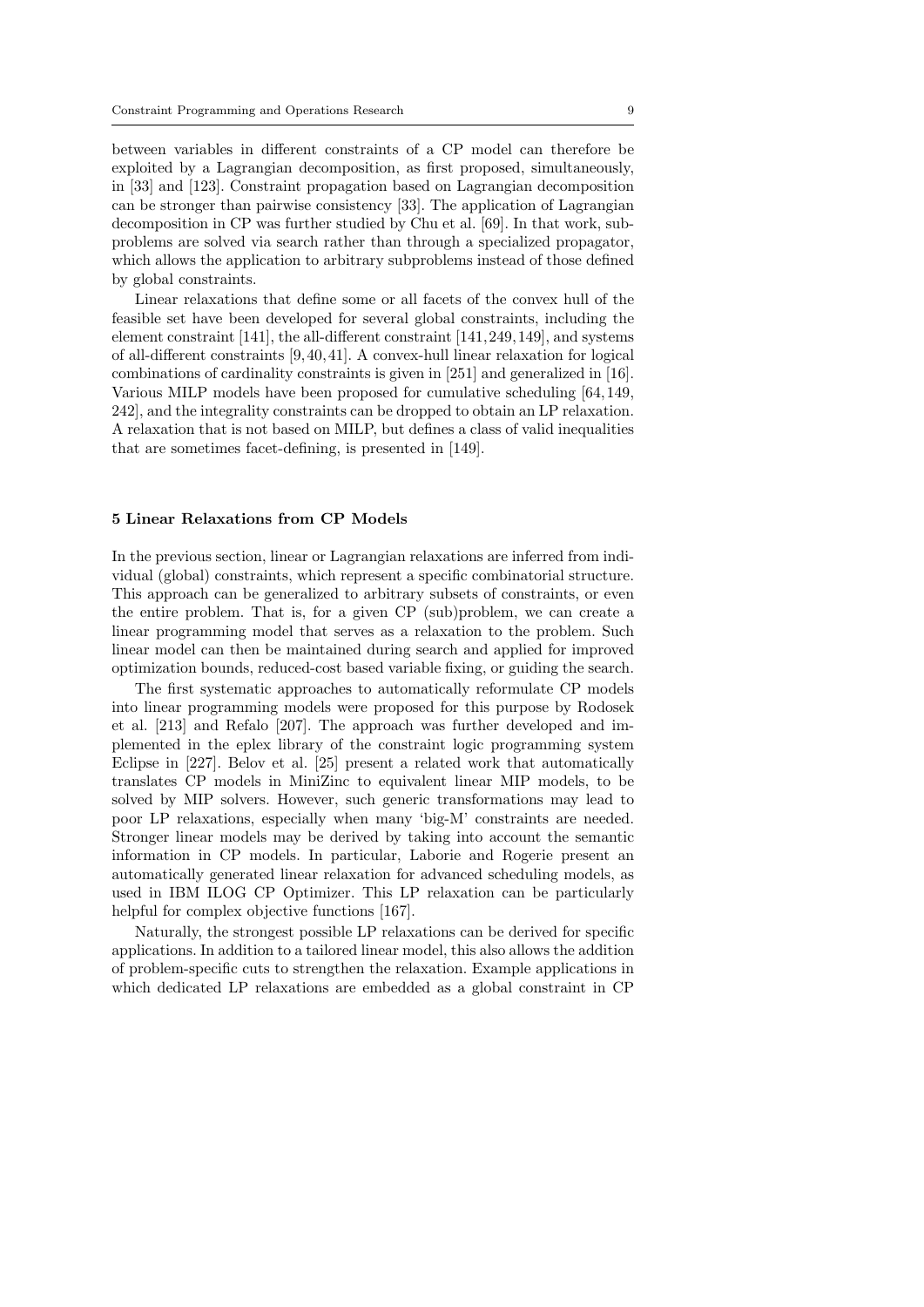models include multi-agent scheduling [136], integrated employee timetabling and job-shop scheduling [12], and time-dependent sequencing problems [164].

#### 6 OR-Based Filtering Methods

OR methods have made major contributions to domain filtering for global constraints in CP. Outstanding examples include the all-different constraint, the generalized cardinality constraint, disjunctive and cumulative scheduling constraints, the sequence constraint, and the stretch constraint.

The all-different constraint first appeared in 1978 [170]. Filtering algorithms that achieve domain consistency for all-different were derived in the early 1990s [208] using results from matching theory in the OR literature [155, 177, 75], which is in turn based on classical network flow theory. The OR literature also provided the basis for achieving bounds consistency [181], namely a result for convex graphs [112]. The generalized cardinality constraint is filtered using a network flow model [209], and bounds consistency achieved using a flow-based algorithm that again exploits convexity of the graph [161].

In the 2000s the network-flow based propagation was extended to costbased global constraints, by representing them with minimum-cost network flows. This was first done to establish domain consistency for weighted cardinality constraints [210, 211]. Minimum-cost network flows have also been applied to establish domain consistency on soft global constraints for which one aims to minimize the violation, as was first done for the the soft all-different constraint [245]. This approach was generalized in [137] and applied to soft cardinality and soft regular constraints. An overview of soft global constraints can be found in [135]. Other global constraints that use minimum-cost network flows include the soft sequence constraint [179], the soft all-different constraint with preferences [183], the soft cardinality and soft regular constraints with preferences [184, 185], soft global constraints for weighted CSPs [171], and soft open global constraints [178].

Disjunctive and cumulative scheduling represent one of the key successes of OR/CP collaboration. It began with the edge-finding algorithms of Carlier and Pinson, published in the OR literature [58–61]. These algorithms reduce the time windows within which tasks must execute, based on the fact that they cannot overlap, and thereby accelerate the search for a feasible schedule. The technology then passed over to the CP community, which further developed edge-finding methods for disjunctive scheduling [18, 190, 193] and extended them to allow incremental updates [62] and setup times [50, 103]. These were followed by not-first/not-last rules, which achieve some bound tightening missed by edge finding [17, 84, 237]. In the meantime, the cumulative scheduling constraint was introduced [3], which along with its variations, became a major component of CP's powerful scheduling technology. A number of edge-finding algorithms for the constraint appeared [18, 62, 191, 192], along with "extended" edge finding [18, 190], not-first/not-last rules [191, 192], and energetic reasoning [92, 93]. Much of this work is described in [18]. Although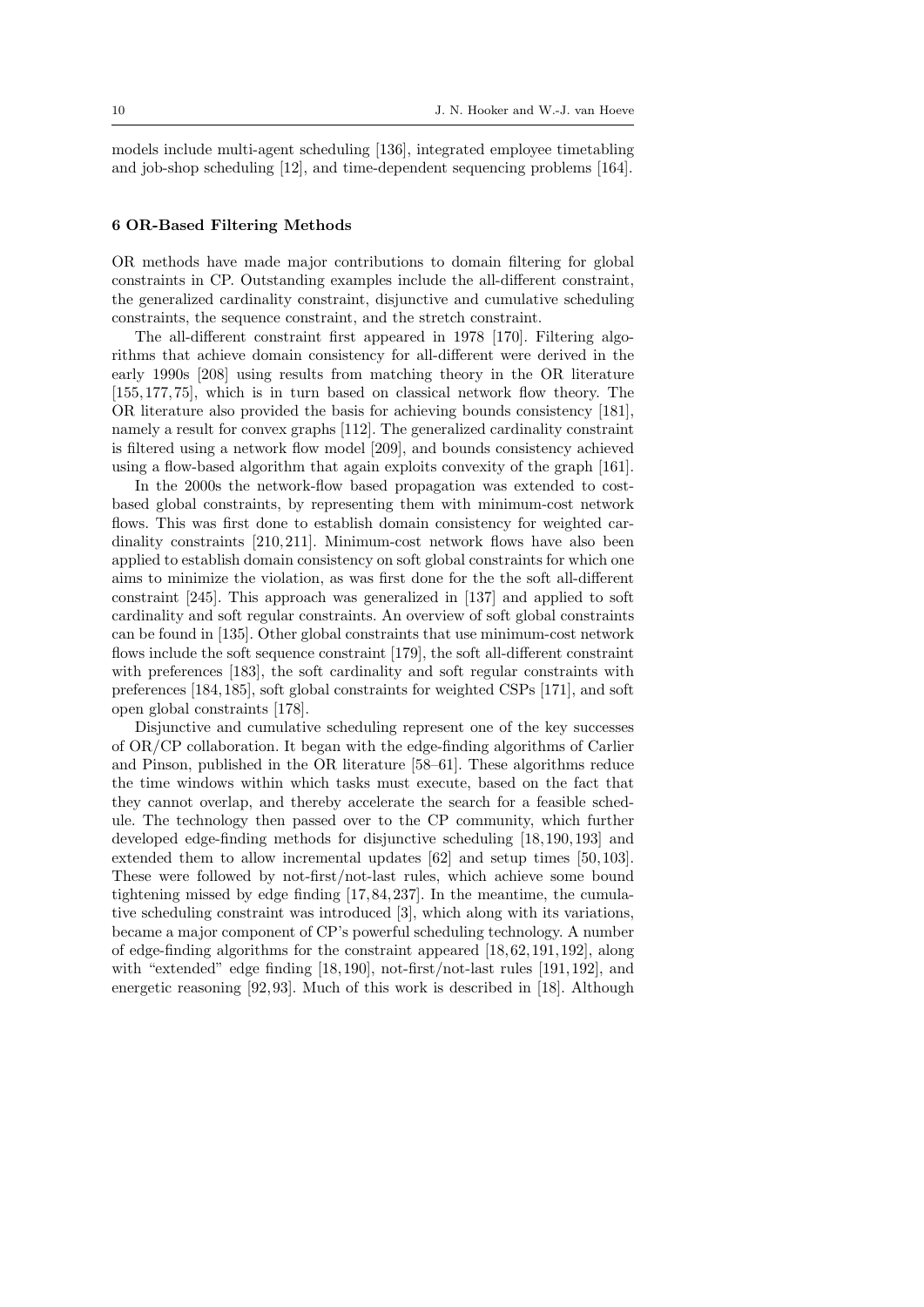these contributions advanced substantially beyond the original edge-finding methods, they owe their intellectual inspiration to ideas that came out of the OR literature.

The sequence constraint [23] also illustrates a remarkable linkage of OR and CP. While there are elegant polynomial-time filters for achieving domain consistency that do not rely on OR methods [48, 246, 138], a competitive polytime filtering method [179] is grounded in deep results from integer programming. An integer programming model for the constraint has a coefficient matrix that exhibits the consecutive ones property, which means that the matrix is totally unimodular, and the problem can be solved by LP alone. Furthermore, it is known that such a problem can be given a specially-structured LP formulation, namely a rather unobvious network flow model [4, 247]. This provides the basis for an efficient polytime filtering algorithm.

Dynamic programming, a classical OR technique that dates back to the 1950s [24], can also be used to filter global constraints. For example, it can be applied to knapsack constraints [239, 240]. Constraints of this form are traditionally propagated using simple bound consistency, which is rather weak. Dynamic programming can be used instead to establish domain consistency. Another example is the stretch constraint [200], which is designed for employee shift scheduling and related applications. It can be efficiently filtered with a dynamic programming algorithm that is carefully tailored to exploit the combinatorial structure of the constraint [131]. It can be generalized to the regular constraint [201] which is applied to represent strings that belong to the language of a regular expression.

## 7 Column Generation

Some linear programming models consist of a huge number of variables, as compared to the number of constraints – perhaps the size of the model even exceeds the memory of the computer. It is still possible to solve such LPs efficiently, by recognizing that an optimal solution only needs at most as many non-zero variables as the number of constraints. Namely, we can start with an initial (small) subset of variables that permits a feasible LP solution. After solving the LP, we identify a new variable that may improve the current solution by evaluating its reduced cost. We then add the new variable to the LP model and repeat. If there are no variables with a negative reduced cost (for a minimization problem), the current solution is optimal, by LP theory [71].

This decomposition approach is called column generation, as variables correspond to columns in the matrix representation of LP models. The LP defined by the current set of columns is called the (restricted) master problem. Finding a new variable consists of finding the entries of its column, i.e., the coefficients of the linear constraints in which the variable appears, which is done in the pricing problem. Column generation can also be applied to integer linear programming models, by embedding the procedure in an enumerative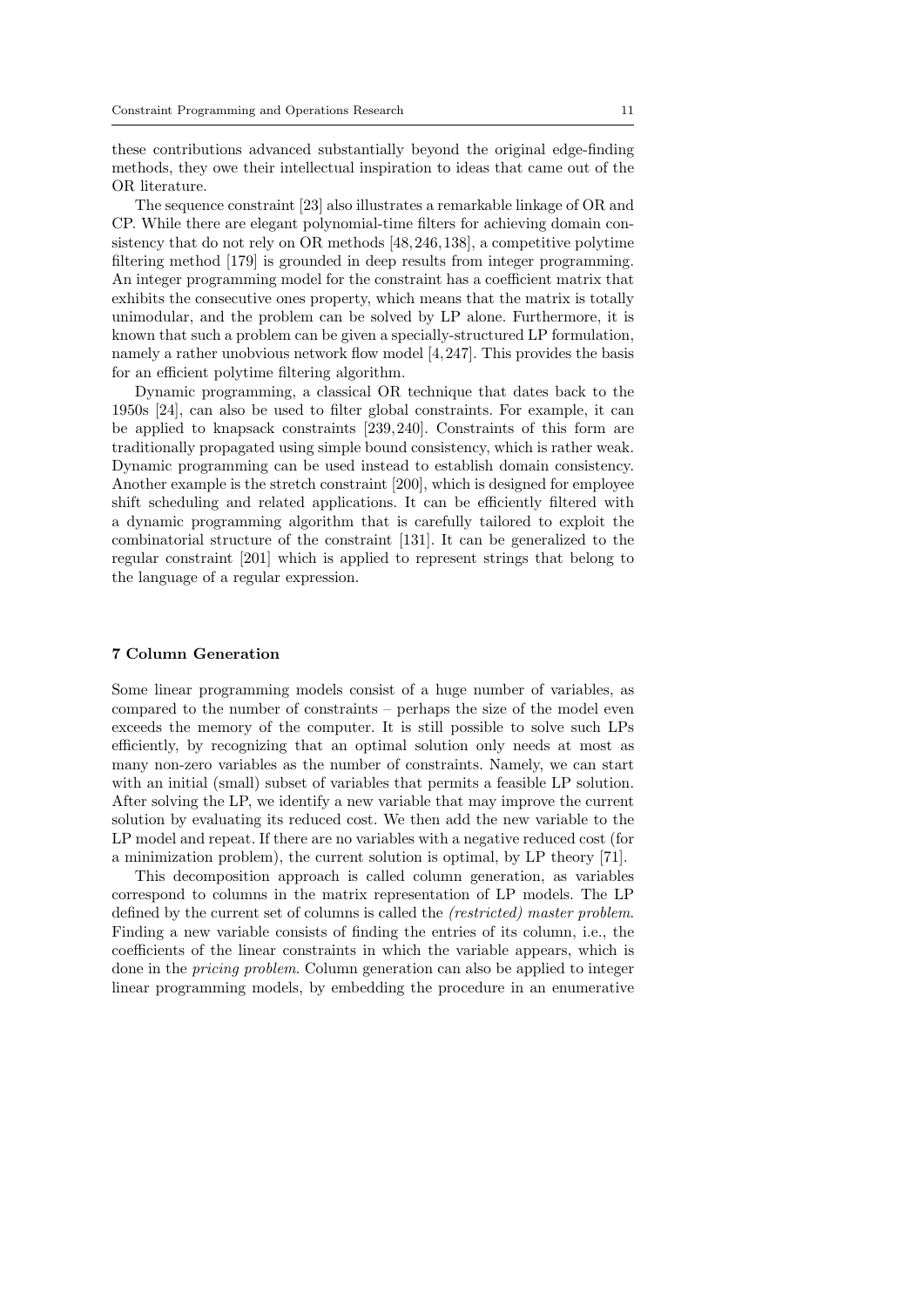search called branch-and-price [19]. It is one of the most important and widely used OR techniques for large-scale optimization.

Column generation is most effective when variables represent a combinatorial pattern, for example a work schedule for an employee, the locations on a route for a truck, or a cutting pattern to divide a bar of steel into sub-pieces. This means that the pricing problem is a combinatorial optimization problem – for example, find the minimum-cost schedule, route, or pattern. Therefore, we can apply a hybrid CP/OR approach: The master problem can be solved with linear programming, while the combinatorial pricing problem may be solved with CP. The general CP-based column generation framework was first proposed by Junker et al. [157] and Yunes et al. [254, 255].

Given the popularity of column generation in OR, many dedicated approaches exist for solving the pricing problem. A major benefit of using CP for this purpose is the flexibility of generic modeling, which allows to easily adapt the pricing problem to different specifications. Another benefit is the computational efficiency, especially for highly constrained scheduling problems. A possible drawback, however, is that the stabilization problem of column generation may be worse when using CP, as discussed in [214].

CP-based column generation has been successfully applied to a wide range of applications, including airline crew assignment [157, 66, 166, 94, 226], the traveling tournament problem [88, 89], vehicle routing with time windows [215, 216], network design [67], airline planning [115, 105, 116, 106], urban transit crew management [255], employee timetabling [82, 83], physician scheduling [110], multi-machine scheduling [219], two-dimensional bin packing [202], wireless mesh networks [57], radiation therapy delivery [55], graph coloring [120], technician dispatching [74], and operating room planning and scheduling [85, 86].

#### 8 Benders Decomposition

Benders decomposition is designed for problems that yield a much simpler problem (the Benders subproblem) when certain variables are fixed. The subproblem is solved to obtain one or more Benders cuts that bound the cost of fixing variables to these or similar values. The Benders cuts are added to a master problem that is solved to find the next set of values for the fixed variables. The process is repeated until the optimal values of the master problem and subproblem converge. Thus the problem decomposes into two parts that communicate through Benders cuts.

In the original Benders method [27], the subproblem must be an LP, and the Benders cut is derived from the LP dual. Hooker [140, 141] and Hooker and Ottosson [153] substantially generalized the classical method to logicbased Benders decomposition, in which the subproblem can in principle be any optimization or constraint satisfaction problem, and the Benders cuts are derived from an inference dual. Guidelines for applying the method can be found in [72, 147, 149].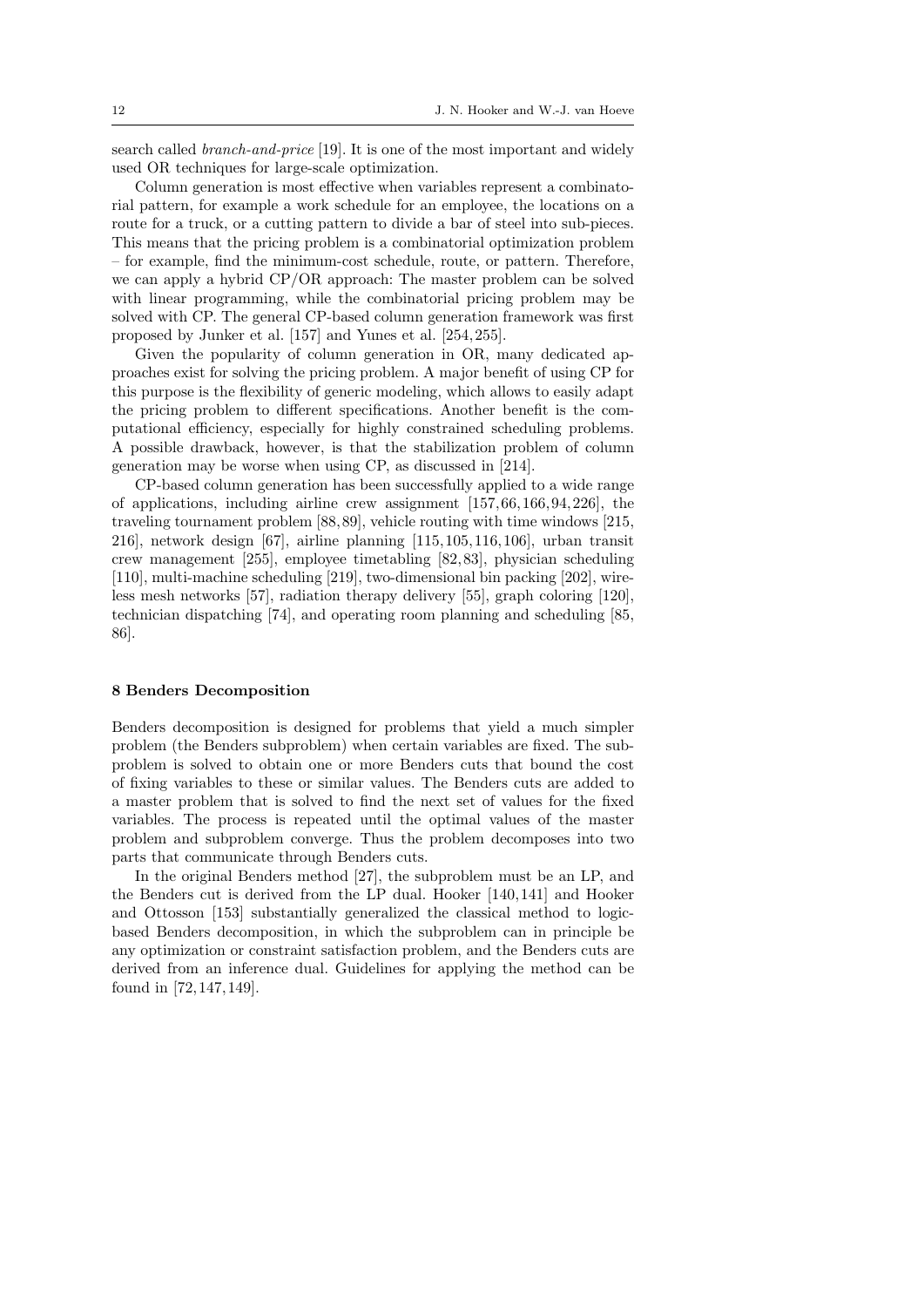Logic-based Benders decomposition (LBBD) provides a broad scope for OR/CP collaboration, because the master problem and subproblem can be attacked with different solvers, one from OR and one from CP. In most applications, the subproblem is a CP problem, perhaps a scheduling problem. Its combinatorial nature is no longer a barrier to generating Benders cuts. The master problem can be solved by whatever OR method is convenient, such as MILP or a heuristic method. Logic-based cuts must be developed anew for each problem class, unlike classical Benders cuts, which are always based on the LP dual in the same way. However, this provides an opportunity to exploit the special structure of the problem.

The computational advantages of LBBD have been demonstrated in a wide variety of applications. One of the first [156] was a planning and scheduling problem in which the master problem (solved by MILP) assigns jobs to machines, and the subproblem (solved by CP) schedules the jobs subject to time windows. The subproblem decouples into a separate problem for each machine, thus making the problem well suited to decomposition. Recently updated experiments [72] found that LBBD remains several orders of magnitude faster than the latest MILP technology for this problem, and the advantage over a dedicated CP solver even greater. Similar results have been obtained for various planning and scheduling problems [70, 129, 144, 146, 148, 238].

Other successful LBBD applications that combine OR and CP include shop scheduling [14, 65, 128, 218], shift scheduling [220], batch scheduling in chemical plants [180, 235], computer processor scheduling [28, 29, 53, 91, 133, 173, 176, 217, 221], facility location [95, 96, 232], concrete delivery [165], stock cutting [80], space packing [76], vehicle routing [73, 212, 250], network design [231], operator counts in planning algorithms [79], home health care [130], service restoration [114], queuing design and control [233], optimal control of dynamical systems [47], propositional satisfiability [13], and sports scheduling [205, 241]. LBBD is compared with branch and check in [22] and is implemented in SIMPL [252] as well as MiniZinc [78].

In [168], Lam and Van Hentenryck integrate column generation, Benders decomposition and constraint programming in a branch-and-price-and-check framework for a rich vehicle routing problem with location congestion. The same authors present in [169] a branch-and-check approach for vehicle routing problems in which combinatorial cuts are found by general-purpose conflict analysis using a SAT solver.

## 9 Decision Diagrams and Dynamic Programming

Decision diagrams [5, 7, 51] have long been used for circuit design and product configuration. More recently, Hadžić and Hooker  $[124-126]$  adapted decision diagrams to optimization and, with Anderson and Tiedemann [8, 127], showed that they can be an effective alternative to the traditional constraint store in CP. Rather than propagate through variable domains, one can propagate through a decision diagram that represents a discrete relaxation of the prob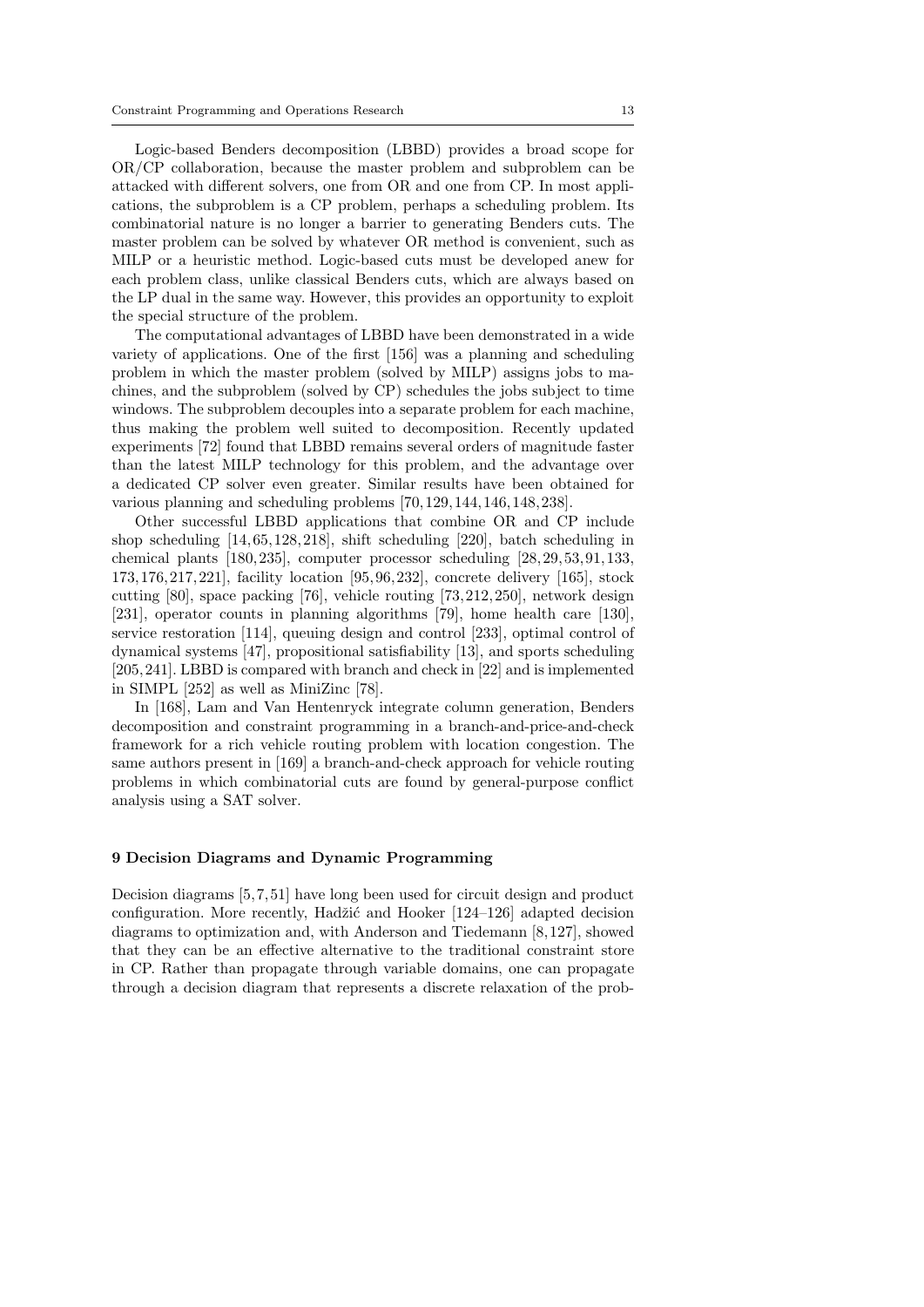lem. The connection of decision diagrams to operations research is that they are well suited for the solution of optimization problems that have dynamic programming models [35, 39, 134, 113].

Dynamic programming models are normally solved by a recursive process that enumerates the state space at each stage of the recursion. Because the state space typically grows exponentially with the number of state variables, such techniques as state space approximation and approximate dynamic programming are often used to resist the "curse of dimensionality" [68, 187, 203]. Decision diagrams provide the option of solving the problem by a branchand-bound technique, and in particular, one that branches on nodes of a relaxed decision diagram rather than on values of variables [38]. The bounding mechanism is based on relaxation values obtained from relaxed sub-diagrams rooted at branching nodes [42,37], much as traditional branch and bound is based on relaxation bounds obtained from LP relaxations at nodes of the branching tree. This can lead to significant speedups relative to state-of-the-art MILP solvers on some problems that have a natural MILP formulation [38]. Its primary potential, however, is in the solution of dynamic programming models that are not readily formulated as MILP problems [35].

Viewing a dynamic programming model in terms of decision diagrams can occasionally lead to radical simplification of the problem [113]. This is accomplished by rearranging costs on the arcs of the decision diagram (which are immediate costs in the dynamic programming model) so that the diagram can be reduced to a much simpler diagram.

#### 10 Future Perspectives

The integration of CP and OR has proceeded over a period of nearly three decades, first rather slowly, but at a gradually quickening pace. It has brought improved solution methods—sometimes radically improved—to a wide variety of problems, as well as advances in modeling. The perspective afforded by one field has lent new insight into the other, which in turn leads to still more effective methods.

Despite this considerable progress, there remains great potential for further integration, with the concomitant improvement in both modeling and solution methods. Any attempt to predict the direction of research is a fool's errand, but we can point out some current research activity that shows promise for further progress, as well as some possible areas for future research.

One active area of current research is the development of advanced modeling systems that invoke both CP and OR solvers. These include the OPL [243], miniZinc [188] and Savile Row [189] modeling languages (although the last, at this writing, invokes only CP and SAT solvers). These systems do not yet integrate CP and OR at a low level as does the research code SIMPL [253], but they are moving that direction. For example, miniZinc recently added SIMPL's capability to implement logic-based Benders decomposition [78].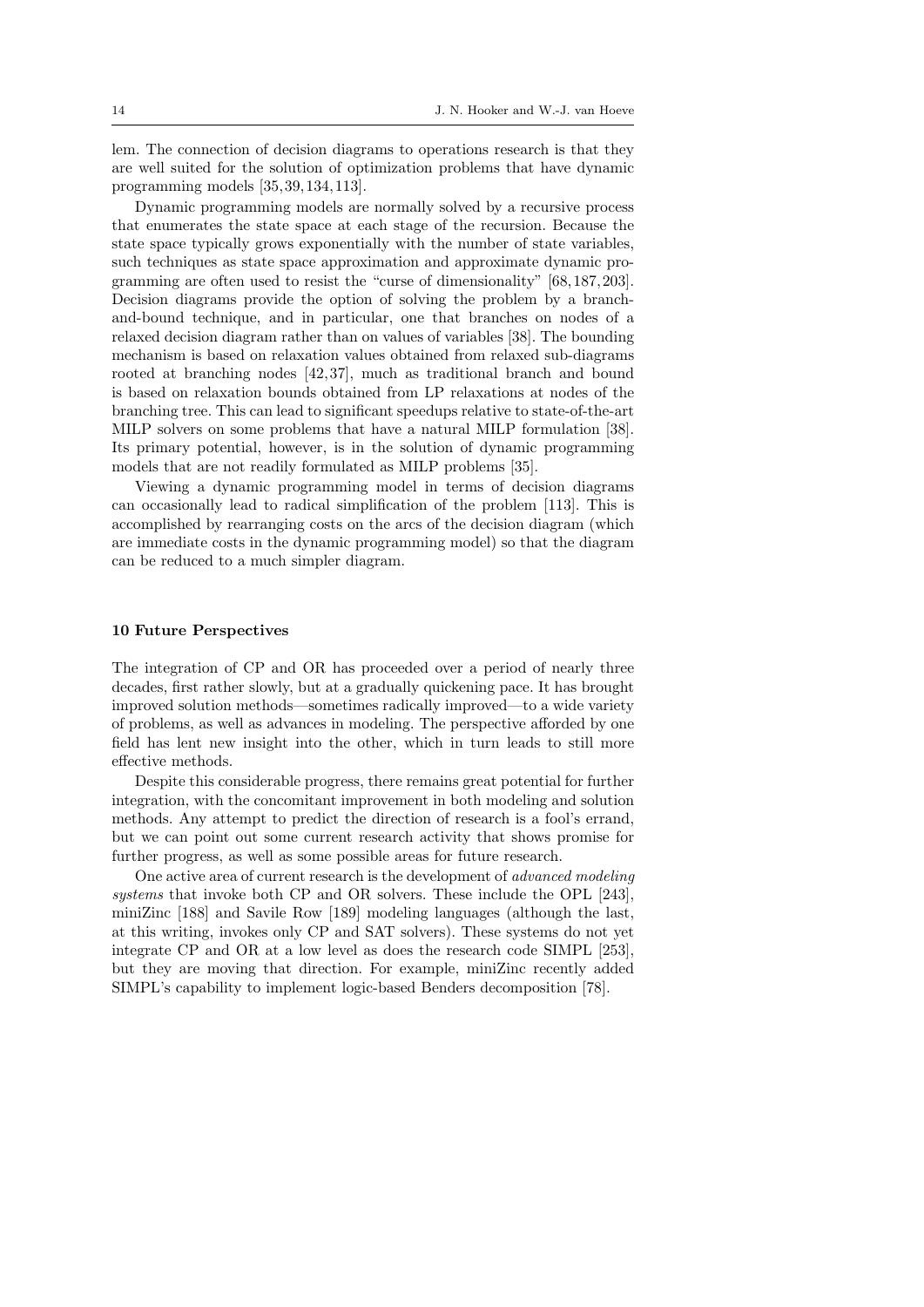A second active research area, discussed in Section 9, is the introduction of decision diagrams into constraint solving and optimization. They link the two technologies by providing both a relaxation and a propagation tool, not to mention a novel framework for branching. For example, in the context of constraint programming, decision diagrams provide a generic tool for modeling and propagating constraints and conjunctions of constraints [134, 32, 197–199]. In the context of integer programming, recent examples include the use of decision diagrams for generating cutting planes [236] and for representing nonlinear objective functions [31]. Lastly, due to the close connection between decision diagrams and dynamic programming, they also offer alternative methods for solving dynamic programming problems, such as a branch-and-bound search that uses bounds from relaxed decision diagrams.

A third area is the employment of Lagrangian relaxation in CP methods, as described in Section 4. Lagrangian methods have long been a staple of OR and can be very useful in CP as well, primarily to strengthen propagation. They can also improve bounds obtained from relaxed decision diagrams [36]. CP-based Lagrangian methods have already seen numerous applications and hold out significant potential for further contributions to CP technology.

Looking to the future, at least three areas of CP/OR collaboration may lie on the horizon. One is the development of a highly-engineered solver that is analogous to CP and MILP solvers but fully integrates the two technologies along the lines described in Section 3. Such a solver would be linked to a modeling system that conveys problem structure to the solver through the use of high-level or global constraints.

A second possible area of collaboration is explanation, which is conceptually related to duality in optimization. The dual solution of an optimization problem can be viewed as an explanation of why the solution obtained is optimal, or why there is no feasible solution. Explanation is important not only for the sake of interpreting the solution for users, but also for sensitivity analysis and the identification of Benders cuts. Explanation has received some attention in CP [54, 158–160], while duality has been studied in OR for decades. Ideally, these two bodies of thought would join forces, at both a theoretical and practical level, to provide more comprehensive postoptimality analysis.

Another avenue for interaction at the theoretical level is the relationship between consistency and relaxation. Interestingly, a concept of consistency, as understood in CP, never developed in the OR literature. Yet both consistency and relaxation influence the amount of backtracking necessary to solve a problem. What has not been adequately studied is the theoretical relationship between them: the extent to which techniques designed to strengthen relaxations, such as cutting planes, also achieve some degree of consistency in a constraint set, and the extent to which consistency maintenance can strengthen a relaxation.

The separate evolution of CP and OR was advantageous for a time, as it allowed the two fields to develop complementary approaches to problem solving. We have reached a point, however, where there is much to be gained and much has already been gained—by recognizing their underlying unity and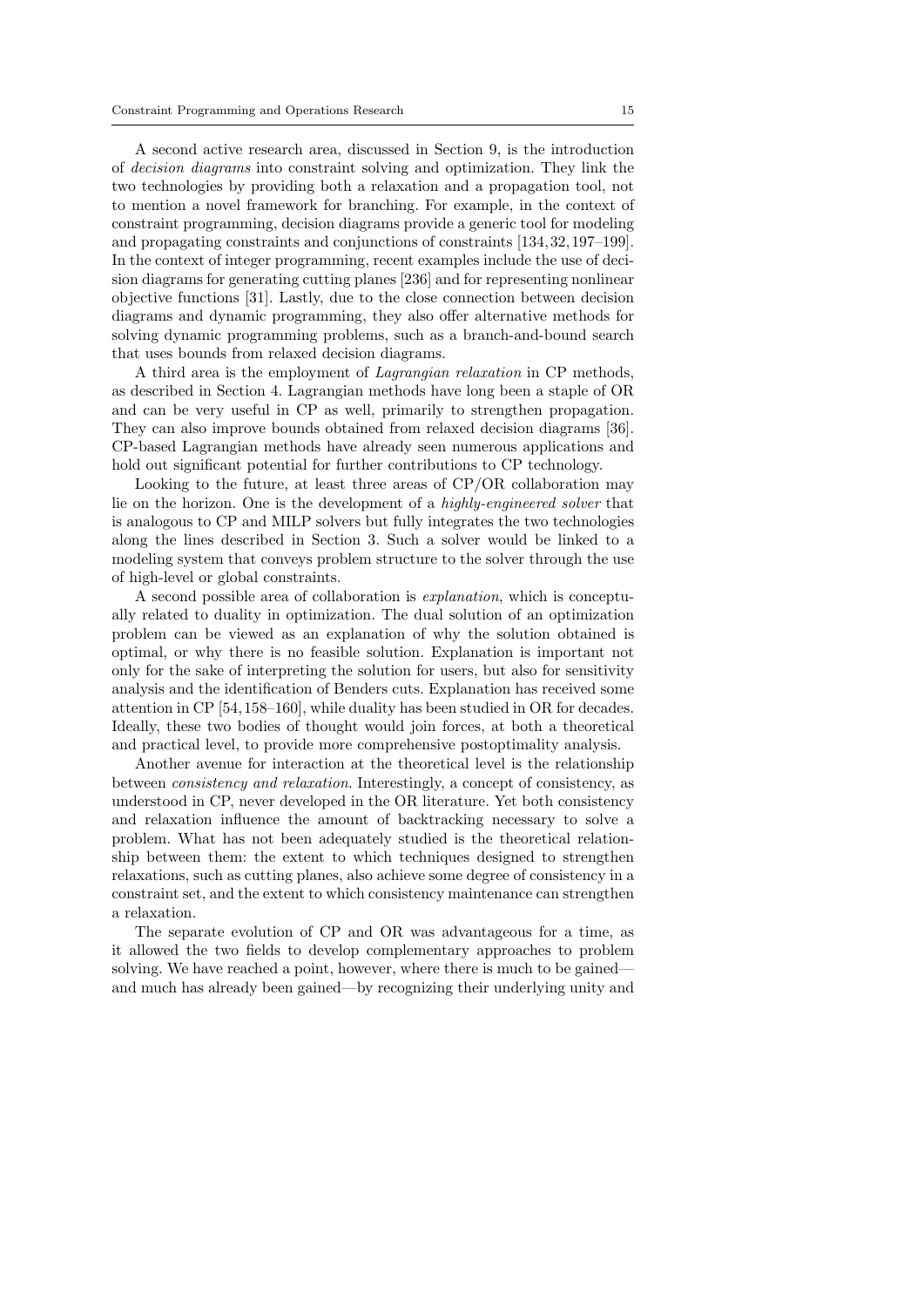combining their insights. Perhaps the future will see CP and optimization taught and practiced as a single field.

#### References

- 1. Achterberg, T.: SCIP: Solving constraint integer programs. Mathematical Programming Computation 1, 1–41 (2008)
- 2. Achterberg, T., Berthold, T., Koch, T., Wolter, K.: A new approach to integrate CP and MIP. In: L. Perron, M.A. Trick (eds.) CPAIOR Proceedings, Lecture Notes in Computer Science, vol. 5015, pp. 6–20. Springer (2008)
- 3. Aggoun, A., Beldiceanu, N.: Extending CHIP in order to solve complex scheduling and placement problems. Mathematical and Computer Modelling 17, 57–73 (1993)
- 4. Ahuja, R.K., Magnanti, T.L., Orlin, J.B.: Linear Programming and Network Flows, 3rd ed. Prentice-Hall, Upper Saddle River, NJ (1993)
- 5. Akers, S.B.: Binary decision diagrams. IEEE Transactions on Computers C-27, 509– 516 (1978)
- 6. Althaus, E., Bockmayr, A., Elf, M., Kasper, T., Jüenger, M., Mehlhorn, K.: SCIL-Symbolic constraints in integer linear programming. In: 10th European symposium on Algorithms (ESA 2002), Lecture Notes in Computer Science, vol. 2461, pp. 75–87. Springer (2002)
- 7. Andersen, H.R.: An introduction to binary decision diagrams. Lecture notes, available online, IT University of Copenhagen (1997)
- 8. Andersen, H.R., Hadžić, T., Hooker, J.N., Tiedemann, P.: A constraint store based on multivalued decision diagrams. In: C. Bessiere (ed.) Principles and Practice of Constraint Programming (CP 2007), Lecture Notes in Computer Science, vol. 4741, pp. 118–132. Springer (2007)
- 9. Appa, G., Magos, D., Mourtos, I.: A polyhedral approach to the alldifferent system. Mathematical Programming 124, 1–52 (2010)
- 10. Appa, G., Mourtos, I., Magos, D.: Integrating constraint and integer programming for the orthogonal Latin squares problem. In: P. Van Hentenryck (ed.) Principles and Practice of Constraint Programming (CP 2002), Lecture Notes in Computer Science, vol. 2470, pp. 17–32. Springer (2002)
- 11. Aron, I., Hooker, J.N., Yunes, T.H.: SIMPL: A system for integrating optimization techniques. In: J.C. Régin, M. Rueher (eds.) CPAIOR Proceedings, Lecture Notes in Computer Science, vol. 3011, pp. 21–36. Springer (2004)
- 12. Artigues, C., Gendreau, M., Rousseau, L.M., Vergnaud, A.: Solving an integrated employee timetabling and job-shop scheduling problem via hybrid branch-and-bound. Computers & Operations Research 36, 2330–2340 (2009)
- 13. Bacchus, F., Dalmao, S., Pitassi, T.: Relaxation search: A simple way of managing optional clauses. In: AAAI Conference on Artificial Intelligence, pp. 835–841 (2014)
- 14. Bajestani, M.A., Beck, J.C.: Scheduling a dynamic aircraft repair shop with limited repair resources. Journal of Artificial Intelligence Research 47, 35–70 (2013)
- 15. Bajgiran, O., Cire, A., Rousseau, L.M.: A first look at picking dual variables for maximizing reduced-cost based fixing. In: M. Lombardi, D. Salvagnin (eds.) CPAIOR Proceedings, Lecture Notes in Computer Science, vol. 10335, pp. 221–228. Springer (2017)
- 16. Balas, E., Bockmayr, A., Pisaruk, N., Wolsey, L.: On unions and dominants of polytopes. Mathematical Programming 99, 223–239 (2004)
- 17. Baptiste, P., Le Pape, C.: Edge-finding constraint propagation algorithms for disjunctive and cumulative scheduling. In: Proceedings of the Fifteenth Workshop of the U.K. Planning Special Interest Group. Liverpool, U.K. (1996)
- 18. Baptiste, P., Le Pape, C., Nuijten, W.: Constraint-Based Scheduling: Applying Constraint Programming to Scheduling Problems. Kluwer, Dordrecht (2001)
- 19. Barnhart, C., Johnson, E.L., Nemhauser, G.L., Savelsbergh, M.W.P., Vance, P.H.: Branch-and-price: Column generation for solving huge integer programs. Operations Research 46, 316–329 (1998)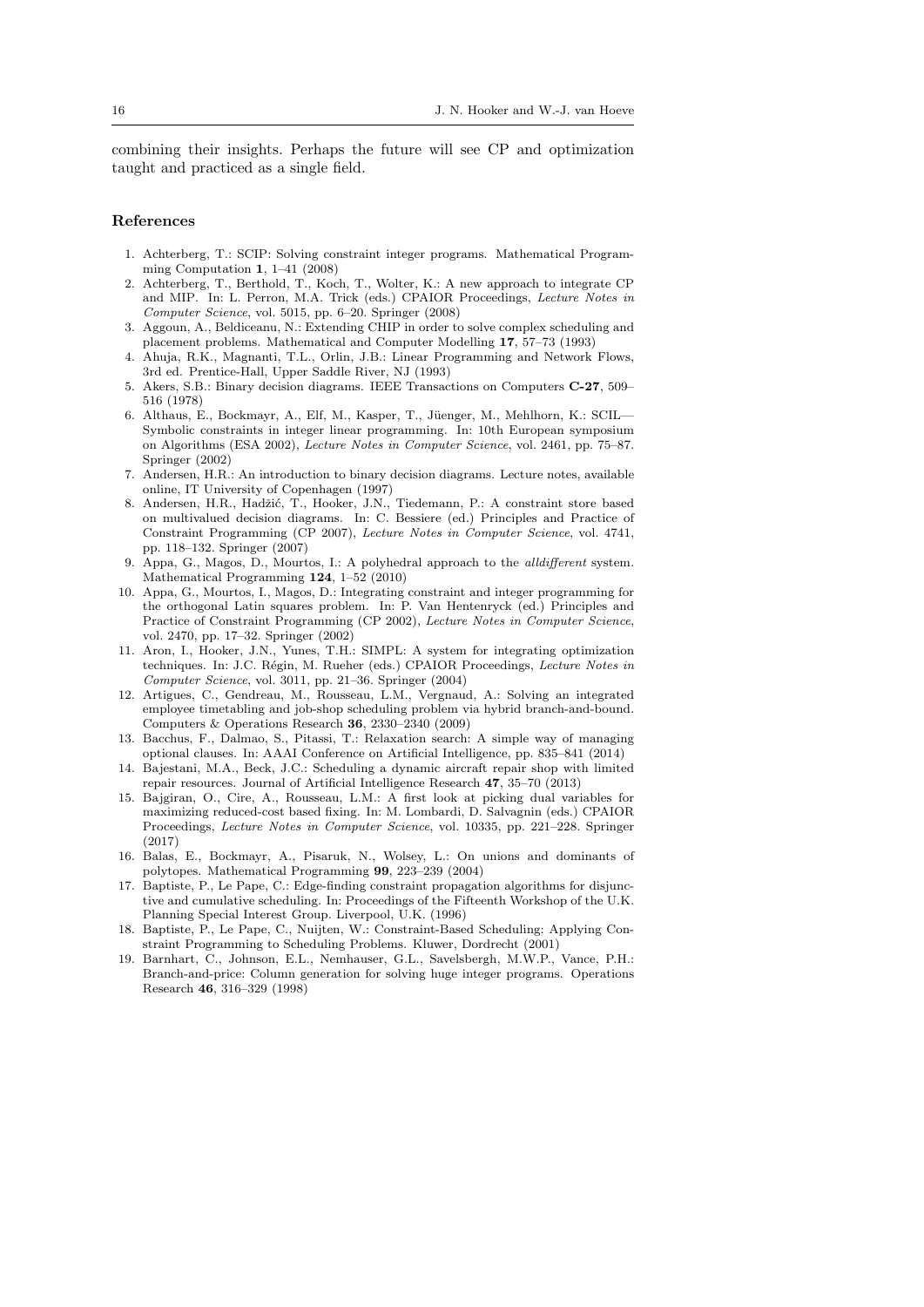- 20. Beame, P., Kautz, H., Sabharwal, A.: Understanding the power of clause learning. In: International Joint Conference on Artificial Intelligence (IJCAI 2003) (2003)
- 21. Beaumont, N.: An algorithm for disjunctive programs. European Journal of Operational Research 48, 362–371 (1990)
- 22. Beck, J.C.: Checking up on branch-and-check. In: D. Cohen (ed.) Principle and Practice of Constraint Programming (CP), Lecture Notes in Computer Science, vol. 6308, pp. 84–98 (2010)
- 23. Beldiceanu, N., Contejean, E.: Introducing global constraints in CHIP. Mathematical and Computer Modelling 12, 97–123 (1994)
- 24. Bellman, R.: Dynamic programming. Princeton University Press, Princeton, NJ (1957)
- 25. Belov, G., Stuckey, P.J., Tack, G., Wallace, M.: Improved Linearization of Constraint Programming Models. In: Proceedings of CP, Lecture Notes in Computer Science, vol. 9892, pp. 49–65. Springer (2016)
- 26. Benchimol, P., van Hoeve, W.J., Régin, J.C., Rousseau, L.M., Rueher, M.: Improved filtering for weighted circuit constraints. Constraints 17(3), 205–233 (2012)
- 27. Benders, J.F.: Partitioning procedures for solving mixed-variables programming problems. Numerische Mathematik 4, 238–252 (1962)
- 28. Benini, L., Bertozzi, D., Guerri, A., Milano, M.: Allocation and scheduling for MPSoCs via decomposition and no-good generation. In: Principles and Practice of Constraint Programming (CP 2005), Lecture Notes in Computer Science, vol. 3709, pp. 107–121. Springer (2005)
- 29. Benini, L., Lombardi, M., Mantovani, M., Milano, M., Ruggiero, M.: Multi-stage Benders decomposition for optimizing multicore architectures. In: L. Perron, M.A. Trick (eds.) CPAIOR Proceedings, Lecture Notes in Computer Science, vol. 5015, pp. 36–50. Springer (2008)
- 30. Benoist, T., Laburthe, F., Rottembourg, B.: Lagrange relaxation and constraint programming collaborative schemes for traveling tournament problems. In: C. Gervet, M. Wallace (eds.) CPAIOR Proceedings. Ashford, U.K. (2001)
- 31. Bergman, D., Cire, A.A.: Discrete Nonlinear Optimization by State-Space Decompositions. Management Science (to appear)
- 32. Bergman, D., Cire, A.A., van Hoeve, W.J.: MDD Propagation for Sequence Constraints. JAIR 50, 697–722 (2014)
- 33. Bergman, D., Cire, A.A., van Hoeve, W.J.: Improved Constraint Propagation via Lagrangian Decomposition. In: Proceedings of CP, Lecture Notes in Computer Science, vol. 9255, pp. 30–38. Springer (2015)
- 34. Bergman, D., Cire, A.A., van Hoeve, W.J.: Lagrangian bounds from decision diagrams. Constraints 20, 346–361 (2015)
- 35. Bergman, D., Cire, A.A., van Hoeve, W.J., Hooker, J.N.: Decision Diagrams for Optimization. Springer (2016)
- 36. Bergman, D., Ciré, A.A., van Hoeve, W.J.: Lagrangian bounds from binary decision diagrams. Constraints 20, 346–361 (2015)
- 37. Bergman, D., Ciré, A.A., van Hoeve, W.J., Hooker, J.N.: Optimization bounds from binary decision diagrams. INFORMS Journal on Computing 26, 253–268 (2013)
- 38. Bergman, D., Ciré, A.A., van Hoeve, W.J., Hooker, J.N.: Discrete optimization with binary decision diagrams. INFORMS Journal on Computing 28, 47–66 (2016)
- 39. Bergman, D., Ciré, A.A., van Hoeve, W.J., Hooker, J.N.: Decision Diagrams for Optimization. Springer (2017)
- 40. Bergman, D., Hooker, J.N.: Graph coloring facets from all-different systems,. In: N. Jussien, T. Petit (eds.) CPAIOR Proceedings, pp. 50–65. Springer (2012)
- 41. Bergman, D., Hooker, J.N.: Graph coloring inequalities for all-different systems. Constraints 19, 404–433 (2014)
- 42. Bergman, D., van Hoeve, W.J., Hooker, J.N.: Manipulating MDD relaxations for combinatorial optimization. In: T. Achterberg, J.C. Beck (eds.) CPAIOR Proceedings, Lecture Notes in Computer Science, vol. 6697, pp. 20–35. Springer (2011)
- 43. Bockmayr, A., Kasper, T.: Branch-and-infer: A unifying framework for integer and finite domain constraint programming. INFORMS Journal on Computing 10, 287–300 (1998)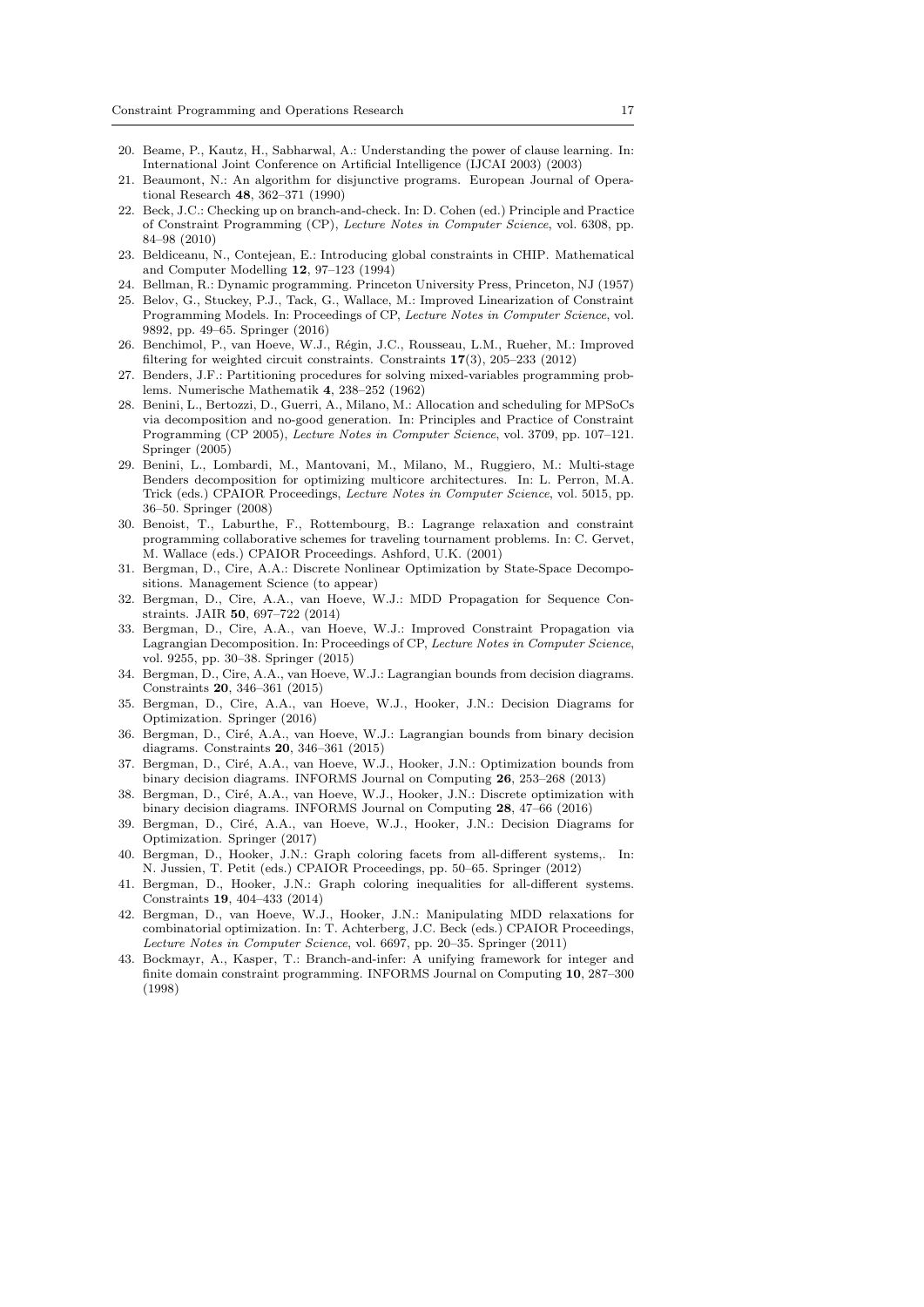- 44. Bockmayr, A., Pisaruk, N.: Detecting infeasibility and generating cuts for mixed integer programming using constraint progrmaming. In: M. Gendreau, G. Pesant, L.M. Rousseau (eds.) CPAIOR Proceedings, Lecture Notes in Computer Science, vol. 1234. Springer (2003)
- 45. Bockmayr, A., Pisaruk, N., Aggoun, A.: Network flow problems in constraint programming. In: T. Walsh (ed.) Principles and Practice of Constraint Programming (CP 2001), Lecture Notes in Computer Science, vol. 2239, pp. 196–210. Springer (2001)
- 46. Bollapragada, S., Ghattas, O., Hooker, J.N.: Optimal design of truss structures by mixed logical and linear programming. Operations Research 49, 42–51 (2001)
- 47. Borzabadi, A.H., Sadjadi, M.E.: Optimal control of hybrid systems by logic-based Benders decomposition. In: A. Giua, C. Mahulea, M. Silva, J. Zaytoon (eds.) Analysis and Design of Hybrid Systems, vol. 3, pp. 104–107 (2009)
- 48. Branch, S., Narodytska, N., Quimper, C.G., Stuckey, P., Walsh, T.: Encodings of the sequence constraint. In: C. Bessiere (ed.) Principles and Practice of Constraint Programming (CP 2007), Lecture Notes in Computer Science, vol. 4741, pp. 210–224. Springer (2007)
- 49. Brown, R.G., Chinneck, J.W., Karam, G.M.: Optimization with constraint programming systems. In: R.S. et al. (ed.) Impact of Recent Computer Advances on Operations Research, Publications in Operations Research Series, vol. 9, pp. 463–473. Elsevier, Williamsburg, VA (1989)
- 50. Brucker, P., Thiele, O.: A branch and bound method for the general-shop problem with sequence-dependent setup times. OR Spektrum 18, 145–161 (1996)
- 51. Bryant, R.E.: Graph-based algorithms for Boolean function manipulation. IEEE Transactions on Computers C-35, 677–691 (1986)
- 52. Cambazard, H., Fages, J.G.: New filtering for AtMostNValue and its weighted variant: A Lagrangian approach. Constraints 20, 362–380 (2015)
- 53. Cambazard, H., Hladik, P.E., D´eplanche, A.M., Jussien, N., Trinquet, Y.: Decomposition and learning for a hard real time task allocation problem. In: M. Wallace (ed.) Principles and Practice of Constraint Programming (CP 2004), Lecture Notes in Computer Science, vol. 3258, pp. 153–167. Springer (2004)
- 54. Cambazard, H., Jussien, N.: Identifying and exploiting problem structures using explanation-based costraint programming. In: R. Barták, M. Milano (eds.) CPAIOR Proceedings, Lecture Notes in Computer Science, vol. 3524, pp. 94–109. Springer (2005)
- 55. Cambazard, H., O'Mahony, E., O'Sullivan, B.: Hybrid methods for the multileaf collimator sequencing problem. In: A. Lodi, M. Milano, P. Toth (eds.) CPAIOR Proceedings, Lecture Notes in Computer Science, vol. 6140, pp. 56–70. Springer (2010)
- 56. Cambazard, H., Penz, B.: A Constraint Programming Approach for the Traveling Purchaser Problem. In: Proceedings of CP, Lecture Notes in Computer Science, vol. 7514, pp. 735–749. Springer (2012)
- 57. Capone, A., Carello, G., Filippini, I., Gualandi, S., Malucelli, F.: Solving a resource allocation problem in wireless mesh networks: A comparison between a cp-based and a classical column generation. Networks 55(3), 221–233 (2010)
- 58. Carlier, J.: One machine problem. European Journal of Operational Research 11, 42–47 (1982)
- 59. Carlier, J., Pinson, E.: An algorithm for solving the job-shop problem. Management Science 35, 164–176 (1989)
- 60. Carlier, J., Pinson, E.: A practical use of Jackson's preemptive schedule for solving the job shop problem. Annals of Operations Research 26, 269–287 (1990)
- 61. Carlier, J., Pinson, E.: Adjustment of heads and tails for the job-shop problem. European Journal of Operational Research 78, 146–161 (1994)
- 62. Caseau, Y., Laburthe, F.: Improved CLP scheduling with task intervals. In: Proceedings of the Eleventh International Conference on Logic Programming (ICLP 1994), pp. 369–383. MIT Press (1994)
- 63. Caseau, Y., Laburthe, F.: Solving small TSPs with constraints. In: L. Naish (ed.) Proceedings, Fourteenth International Conference on Logic Programming (ICLP 1997), vol. 2833, pp. 316–330. The MIT Press (1997)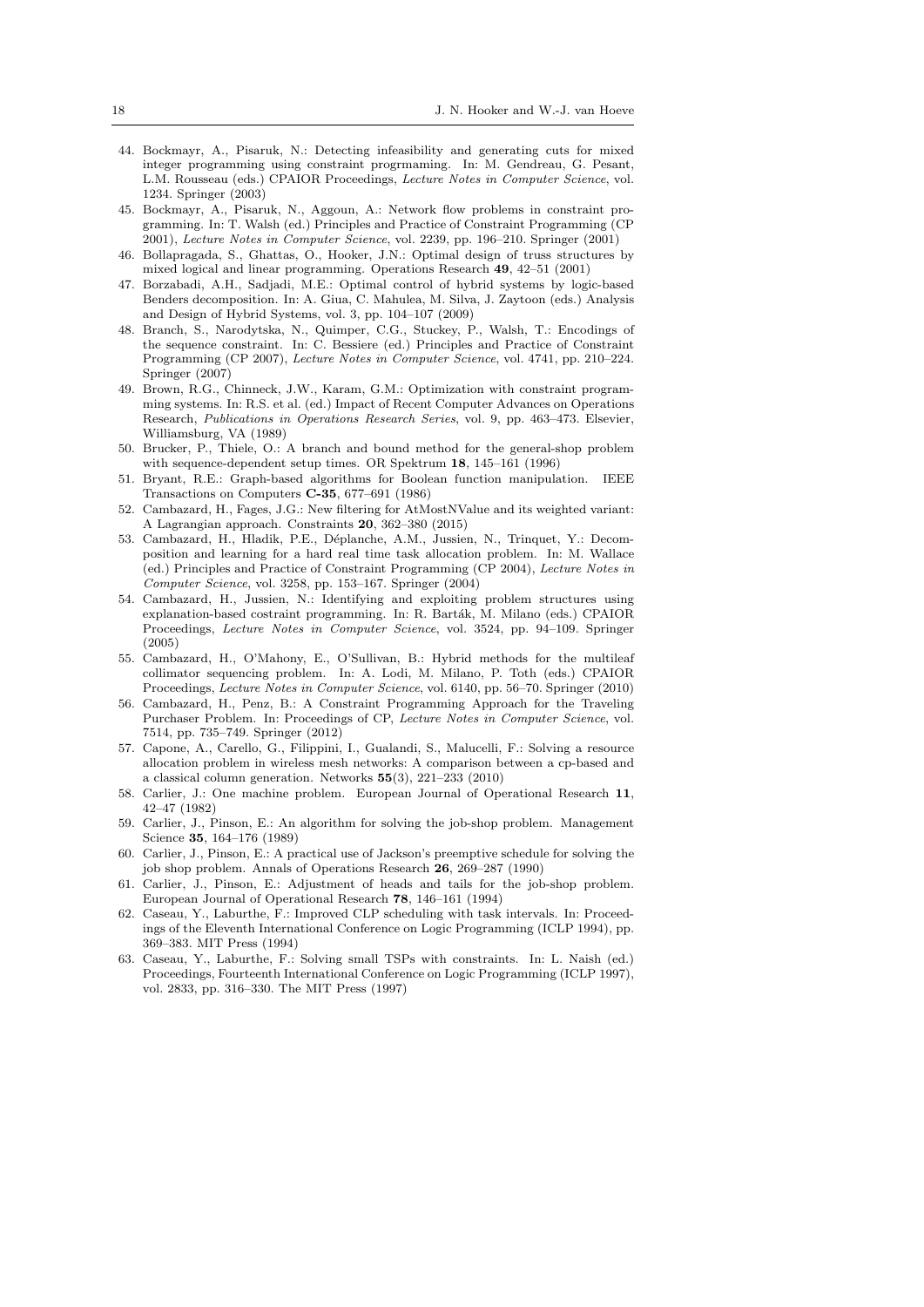- 64. Castro, P.M., Grossmann, I.E.: An efficient MILP model for the short-term scheduling of single stage batch plants. technical report, Departamento de Modela cão e Simula cão de Processos, INETI, Lisbon (2006)
- 65. Çoban, E., Hooker, J.N.: Single-facility scheduling by logic-based benders decomposition. Annals of Operations Research 210, 245–272 (2013)
- 66. Chabrier, A.: A cooperative CP and LP optimizer approach for the pairing generation problem. In: CPAIOR Proceedings. Ferrara, Italy (2000)
- 67. Chabrier, A.: Heuristic branch-and-price-and-cut to solve a network design problem. In: M. Gendreau, G. Pesant, L.M. Rousseau (eds.) CPAIOR Proceedings. Montréal (2003)
- 68. Christofides, N., Mingozzi, A., Toth, P.: State-space relaxation procedures for the computation of bounds to routing problems. Networks  $11(2)$ ,  $145-164$  (1981)
- 69. Chu, G., Gange, G., Stuckey, P.J.: Lagrangian Decomposition via Sub-problem Search. In: Proceedings of CPAIOR, Lecture Notes in Computer Science, vol. 9676, pp. 65–80. Springer (2016)
- 70. Chu, Y., Xia, Q.: A hybrid algorithm for a class of resource-constrained scheduling problems. In: R. Barták, M. Milano (eds.) CPAIOR Proceedings, Lecture Notes in Computer Science, vol. 3524, pp. 110–124. Springer (2005)
- 71. Chvátal, V.: Linear Programming. W. H. Freeman, New York (1983)
- 72. Ciré, A.A., Çoban, E., Hooker, J.N.: Mixed integer programming vs logic-based Benders decomposition for planning and scheduling. In: C. Gomes, M. Sellmann (eds.) CPAIOR Proceedings, pp. 325–331 (2013)
- 73. Corréa, A.I., Langevin, A., Rousseau, L.M.: Dispatching and conflict-free routing of automated guided vehicles: A hybrid approach combining constraint programming and mixed integer programming. In: J.C. Régin, M. Rueher (eds.) CPAIOR Proceedings, Lecture Notes in Computer Science, vol. 3011, pp. 370–378. Springer (2004)
- 74. Cortés, C.E., Gendreau, M., Rousseau, L.M., Souyris, S., Weintraub, A.: Branch-andprice and constraint programming for solving a real-life technician dispatching problem. European Journal of Operational Research 238, 300–312 (2014)
- 75. Costa, M.C.: Persistency in maximum cardinality bipartite matchings. Operations Research Letters 15, 143–149 (1994)
- 76. Côté, J.F., Dell'Amico, M., Iori, M.: Combinatorial Benders cuts for the strip packing problem. Operations Research 62, 643–661 (2014)
- 77. Cronholm, W., Ajili, F.: Strong cost-based filtering for Lagrange decomposition applied to network design. In: M. Wallace (ed.) Principles and Practice of Constraint Programming (CP 2004), Lecture Notes in Computer Science, vol. 3258, pp. 726–730. Springer (2004)
- 78. Davies, T.O., Gange, G., Stuckey, P.J.: Automatic logic-based Benders decomposition with mini-zinc. In: 31st AAAI Conference on Artificial Intelligence (AAAI 2017), pp. 787–793 (2017)
- 79. Davies, T.O., Pearce, A.R., Stuckey, P.J., Lipovetzky, N.: Sequencing operator counts. In: International Conference on Automated Planning and Scheduling (ICAPS), pp. 61–69 (2015)
- 80. Delorme, M., Iori, M., Martello, S.: Logic based Benders' decomposition for orthogonal stock cutting problems=. Computers and Operations Research 78, 290–298 (2017)
- 81. Demassey, S., Artiques, C., Michelon, P.: A hybrid constraint propagation-cutting plane prtocedure for the RCPSP. In: N. Jussien, F. Laburthe (eds.) Proceedings of the International Workshop on Integration of Artificial Intelligence and Operations Research Techniques in Constraint Programming for Combinatorial Optimization Problems (CPAIOR 2002). Le Croisic, France (2002)
- 82. Demassey, S., Pesant, G., Rousseau, L.M.: Constraint-programming based column generation for employee timetabling. In: R. Barták, M. Milano (eds.) Integration of AI and OR Techniques in Constraint Programming for Combinatorial Optimization Problems (CPAIOR 2005), Lecture Notes in Computer Science, vol. 3524, pp. 140–154. Springer (2005)
- 83. Demassey, S., Pesant, G., Rousseau, L.M.: A Cost-Regular Based Hybrid Column Generation Approach. Constraints 11(4), 315–333 (2006)
- 84. Dorndorf, U., Pesch, E., Phan-Huy, T.: Solving the open shop scheduling problem. Journal of Scheduling 4, 157–174 (2001)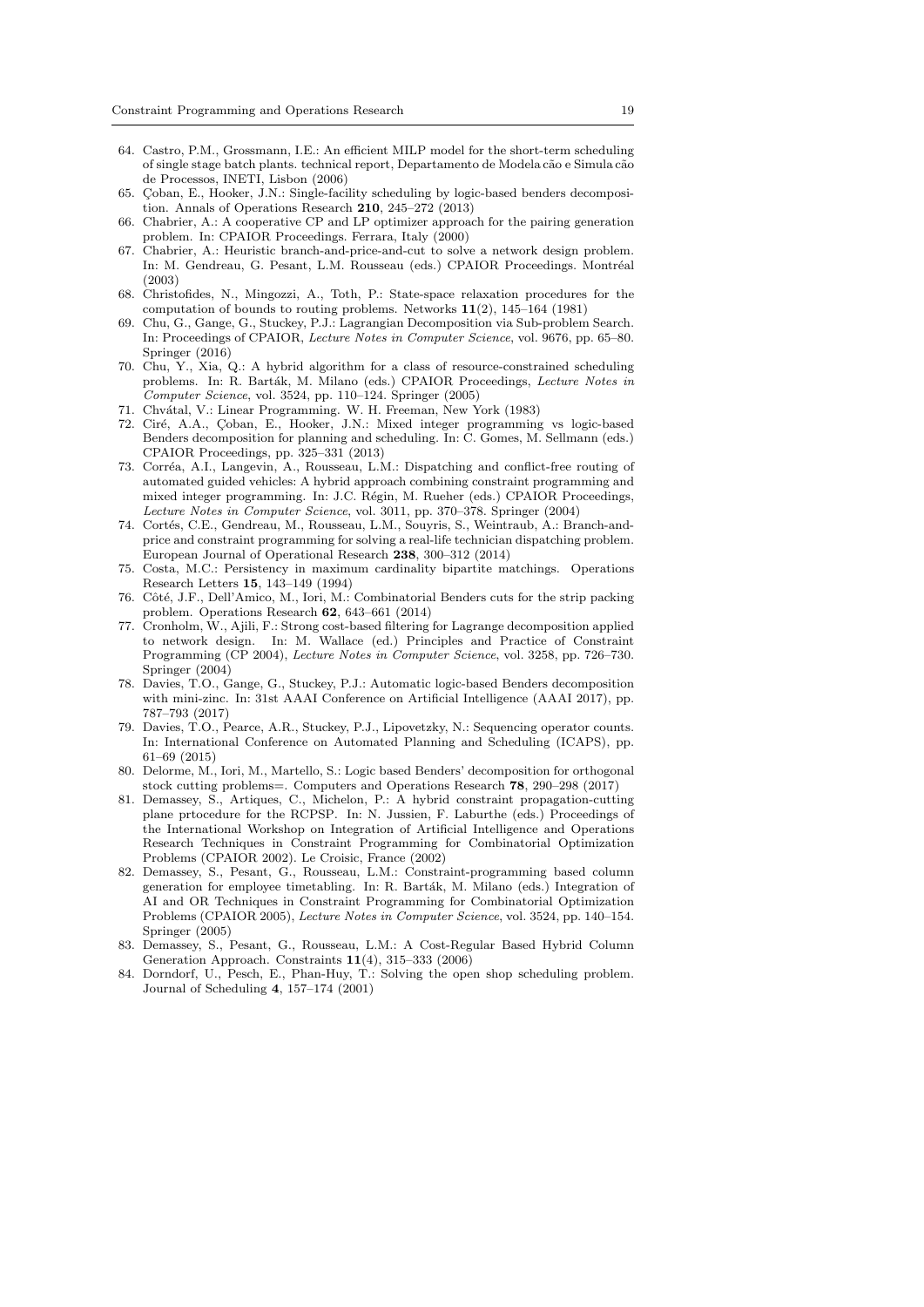- 85. Doulabi, S.H.H., Rousseau, L.M., Pesant, G.: A Constraint Programming-Based Column Generation Approach for Operating Room Planning and Scheduling. In: Proceedings of CPAIOR, Lecture Notes in Computer Science, vol. 8451, pp. 455–463. Springer (2014)
- 86. Doulabi, S.H.H., Rousseau, L.M., Pesant, G.: A Constraint-Programming-Based Branch-and-Price-and-Cut Approach for Operating Room Planning and Scheduling. INFORMS Journal on Computing 28, 432–448 (2016)
- 87. Downing, N., Feydy, T., Stuckey, P.J.: Explaining Flow-Based Propagation. In: Proceedings of CPAIOR, Lecture Notes in Computer Science, vol. 7298, pp. 146–162. Springer (2012)
- 88. Easton, K., Nemhauser, G., Trick, M.: The traveling tournament problem description and benchmarks. In: T. Walsh (ed.) Principles and Practice of Constraint Programming (CP 2001), Lecture Notes in Computer Science, vol. 2239, pp. 580–584. Springer (2001)
- 89. Easton, K., Nemhauser, G., Trick, M.: Solving the traveling tournament problem: A combined integer programming and constraint programming approach. In: Proceedings of the International Conference on the Practice and Theory of Automated Timetabling (PATAT 2002) (2002)
- 90. Edis, E.B., Oguz, C.: Parallel Machine Scheduling with Additional Resources: A Lagrangian-Based Constraint Programming Approach. In: Proceedings of CPAIOR, Lecture Notes in Computer Science, vol. 6697, pp. 92–98. Springer (2011)
- 91. Emeretlis, A., Theodoridis, G., Alefragis, P., Voros, N.: Mapping DAGs on heterogeneous platforms using logic-based Benders decompostion. In: IEEE Computer Society Annual Symposium on VLSI (ISVLSI), pp. 119–124. IEEE (2015)
- 92. Erschler, J., Lopez, P., Esquirol, P.: Ordonnancement de tâches sous contraintes: Une approche énergétique. RAIRO Automatique, Productique, Informatique Industrielle 26, 453–481 (1992)
- 93. Erschler, J., Lopez, P., Thuriot, C.: Raisonnement temporel sous contraintes de ressource et problèmes d'ordonnancement. Revue d'Intelligence Artificielle 5, 7–32 (1991)
- 94. Fahle, T., Junker, U., Karish, S.E., Kohn, N., Sellmann, M., Vaaben, B.: Constraint programming based column generation for crew assignment. Journal of Heuristics 8, 59–81 (2002)
- 95. Fazel-Zarandi, M.M.: Using logic-based Benders decomposition to solve the capacityand distance-constrained plant location problem. INFORMS Journal on Computing 24, 387–398 (2012)
- 96. Fazel-Zarandi, M.M., Beck, J.C.: Solving a location-allocation problem with logicbased Benders decomposition. In: I.P. Gent (ed.) Principles and Practice of Constraint Programming (CP 2009), Lecture Notes in Computer Science, vol. 5732, pp. 344–351. Springer, New York (2009)
- 97. Focacci, F., Lodi, A., Milano, M.: Cost-based domain filtering. In: J. Jaffar (ed.) Principles and Practice of Constraint Programming (CP 1999), Lecture Notes in Computer Science, vol. 1713, pp. 189–203. Springer (1999)
- 98. Focacci, F., Lodi, A., Milano, M.: Solving TSP with time windows with constraints. In: International Conference on Logic Programming (ICLP 1999), pp. 515–529. MIT Press (1999)
- 99. Focacci, F., Lodi, A., Milano, M.: Cutting planes in constraint programming: An hybrid approach. In: R. Dechter (ed.) Principles and Practice of Constraint Programming (CP 2000), Lecture Notes in Computer Science, vol. 1894, pp. 187–201. Springer (2000)
- 100. Focacci, F., Lodi, A., Milano, M.: A Hybrid Exact Algorithm for the TSPTW. INFORMS Journal on Computing 14, 403–417 (2002)
- 101. Focacci, F., Lodi, A., Milano, M.: Embedding Relaxations in Global Constraints for Solving TSP and TSPTW. Annals of Mathematics and Artificial Intelligence 34, 291– 311 (2002)
- 102. Focacci, F., Lodi, A., Milano, M.: Optimization-Oriented Global Constraints. Constraints 7, 351–365 (2002)
- 103. Focacci, F., Nuijten, W.P.M.: A constraint propagation algorithm for scheduling with sequence dependent setup times. In: U. Junker, S.E. Karisch, S. Tschöke (eds.) Proceedings of the International Workshop on Integration of Artificial Intelligence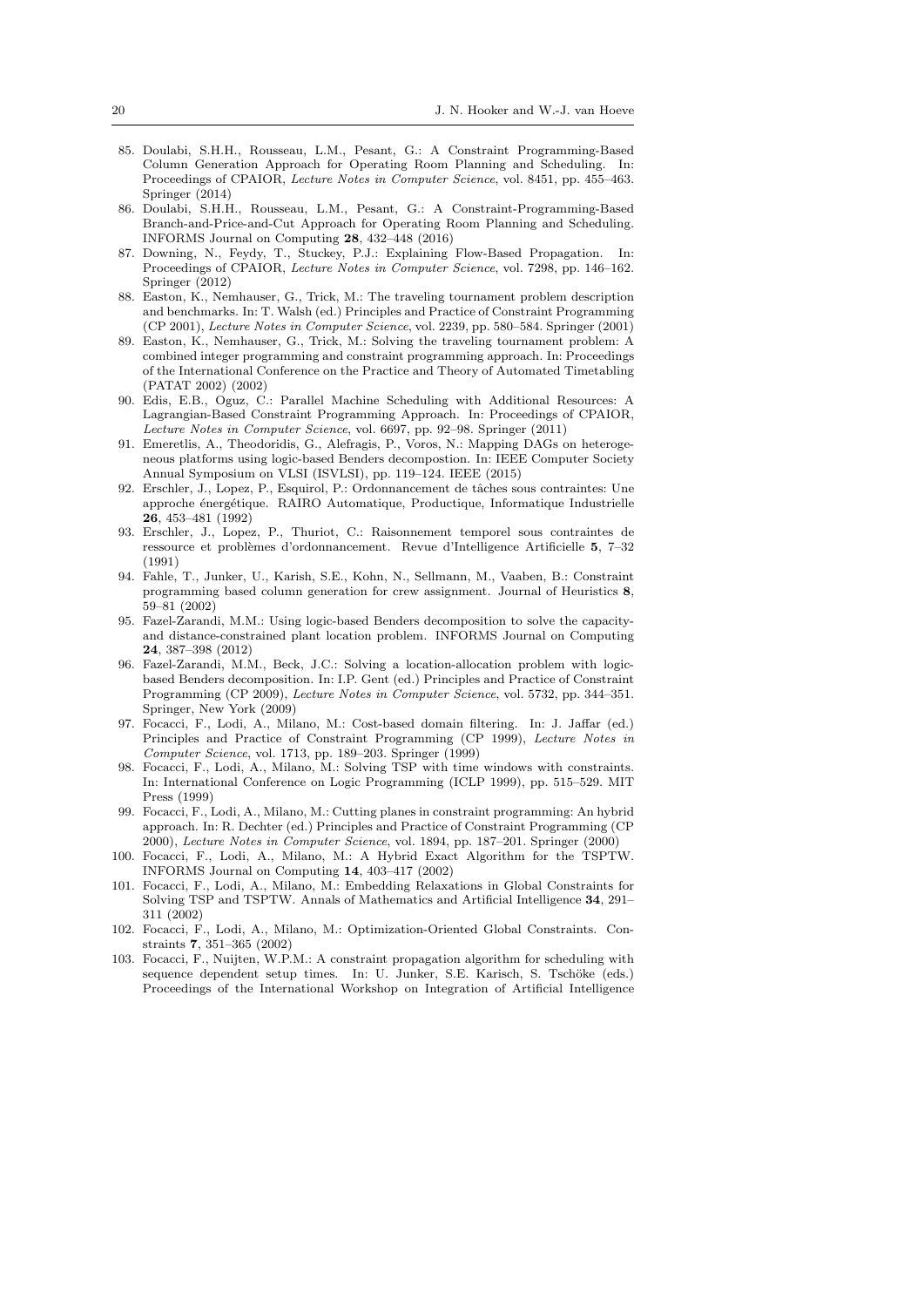and Operations Research Techniques in Constraint Programming for Combintaorial Optimization Problems (CPAIOR 2000), pp. 53–55. Paderborn, Germany (2000)

- 104. Fontaine, D., Michel, L.D., Hentenryck, P.V.: Constraint-Based Lagrangian Relaxation. In: Proceedings of CP, Lecture Notes in Computer Science, vol. 8656, pp. 324–339. Springer (2014)
- 105. Gabteni, S., Grönkvist, M.: A Hybrid Column Generation and Constraint Programming Optimizer for the Tail Assignment Problem. In: Proceedings of CPAIOR, Lecture Notes in Computer Science, vol. 3990, pp. 89–103. Springer (2006)
- 106. Gabteni, S., Grönkvist, M.: Combining column generation and constraint programming to solve the tail assignment problem. Annals of Operations Research  $171(1)$ ,  $61-76$ (2009)
- 107. Garfinkel, R., Nemhauser, G.L.: Optimal political districting by implicit enumeration techniques. Management Science 16, B495–B508 (1970)
- 108. Gaudin, E., Jussien, N., Rochart, G.: Implementing explained global constraints. In: In Proceedings of the CP04 Workshop on Constraint Propagation and Implementation, pp. 61–76 (2004)
- 109. Gellermann, T., Sellmann, M., Wright, R.: Shorter-path constraints for the resource constrained shortest path problem. In: R. Barták, M. Milano (eds.) CPAIOR Proceedings, Lecture Notes in Computer Science, vol. 3524, pp. 201–216. Springer (2005)
- 110. Gendron, B., Lebbah, H., Pesant, G.: Improving the cooperation between the master problem and the subproblem in constraint programming based column generation. In: R. Barták, M. Milano (eds.) CPAIOR Proceedings, Lecture Notes in Computer Science, vol. 3524, pp. 217–227. Springer (2005)
- 111. German, G., Briant, O., Cambazard, H., Jost, V.: Arc consistency via linear programming. In: Proceedings of CP, LNCS, vol. 10416, pp. 114–128. Springer (2017)
- 112. Glover, F.: Maximum matching in a convex bipartite graph. Naval Research Logistics Quarterly 316, 313–316 (1967)
- 113. Gomes, C.P., Sellmann, M. (eds.): Decision diagrams and dynamic programming, Lecture Notes in Computer Science, vol. 7874. Springer (2013)
- 114. Gong, J., Lee, E.E., Mitchell, J.E., Wallace, W.A.: Logic-based multiobjective optimization for restoration planning. In: W. Chaovalitwongse, K.C. Furman, P.M. Pardalos (eds.) Optimization and Logistics Challenges in the Enterprise, pp. 305–324. Springer (2009)
- 115. Grönkvist, M.: A constraint programming model for tail assignment. In: J.C. Régin, M. Rueher (eds.) CPAIOR Proceedings, Lecture Notes in Computer Science, vol. 3011, pp. 142–156. Springer (2004)
- 116. Grönkvist, M.: Accelerating column generation for aircraft scheduling using constraint propagation. Computers & Operations Research 33(10), 2918–2934 (2006)
- 117. Grossmann, I.E., Hooker, J.N., Raman, R., Yan, H.: Logic cuts for processing networks with fixed charges. Computers and Operations Research 21, 265–279 (1994)
- 118. Gu, H., Schutt, A., Stuckey, P.J.: A Lagrangian Relaxation Based Forward-Backward Improvement Heuristic for Maximising the Net Present Value of Resource-Constrained Projects. In: Proceedings of CPAIOR, Lecture Notes in Computer Science, vol. 7874, pp. 340–346. Springer (2013)
- 119. Gualandi, M.: k-clustering minimum biclique completion via a hybrid CP and SDP approach. In: W.J. van Hoeve, J.N. Hooker (eds.) CPAIOR Proceedings, Lecture Notes in Computer Science, vol. 5547, pp. 87–101. Springer, New York (2009)
- 120. Gualandi, S., Malucelli, F.: Exact Solution of Graph Coloring Problems via Constraint Programming and Column Generation. INFORMS Journal on Computing 24, 81–100 (2012)
- 121. Gualandi, S., Malucelli, F.: Resource Constrained Shortest Paths with a Super Additive Objective Function. In: Proceedings of CP, Lecture Notes in Computer Science, vol. 7514, pp. 299–315. Springer (2012)
- 122. Guignard, M., Kim, S.: Lagrangian Decomposition: A Model Yielding Stronger Lagrangian Bounds. Mathematical Programming 39, 215–228 (1987)
- 123. Ha, M.H., Quimper, C.G., Rousseau, L.M.: General Bounding Mechanism for Constraint Programs. In: Proceedings of CP, Lecture Notes in Computer Science, vol. 9255, pp. 158–172. Springer (2015)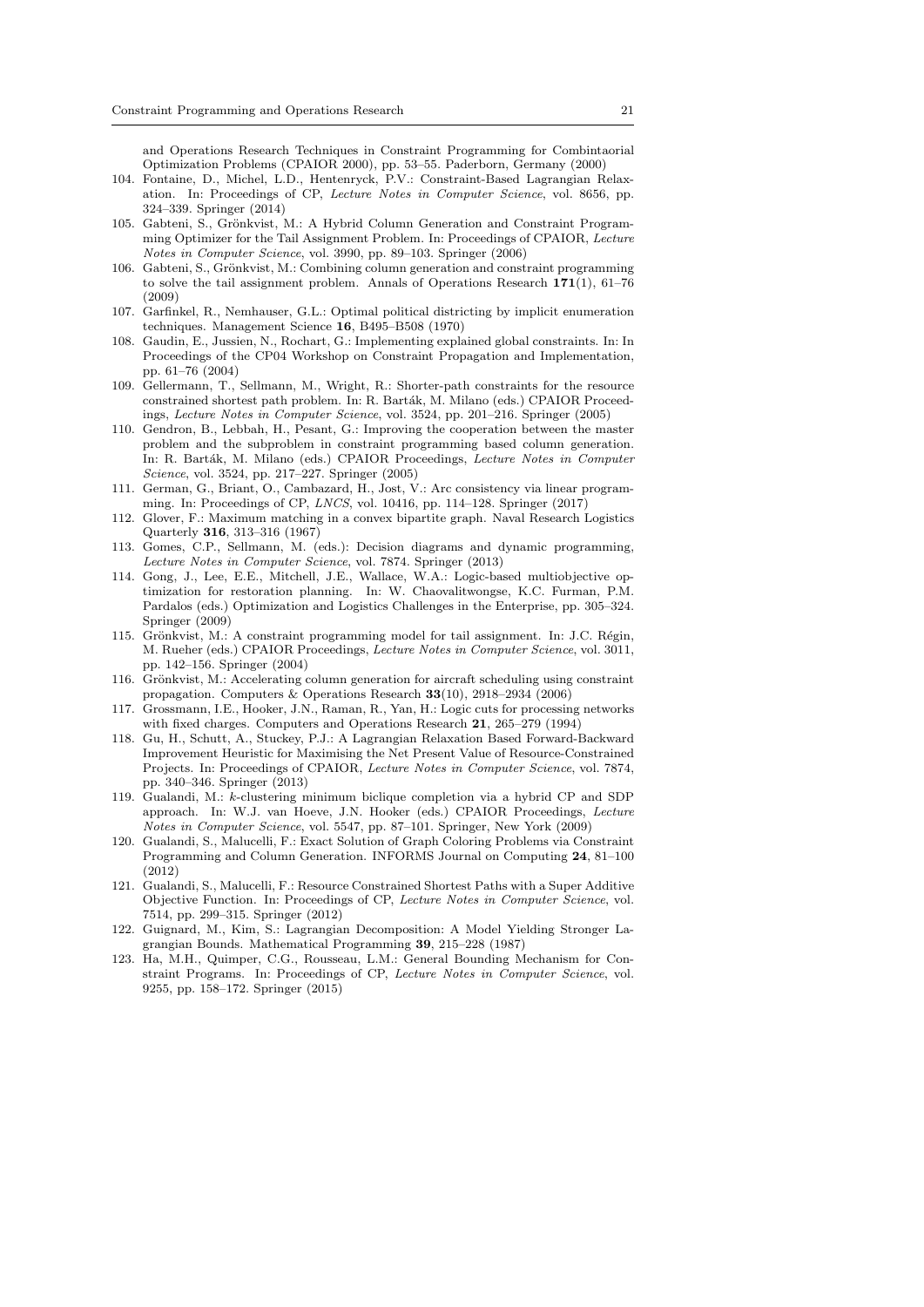- 124. Hadžić, T., Hooker, J.N.: Discrete global optimization with binary decision diagrams. In: Workshop on Global Optimization: Integrating Convexity, Optimization, Logic Programming, and Computational Algebraic Geometry (GICOLAG). Vienna (2006)
- 125. Hadžić, T., Hooker, J.N.: Postoptimality analysis for integer programming using binary decision diagrams, presented at GICOLAG workshop (Global Optimization: Integrating Convexity, Optimization, Logic Programming, and Computational Algebraic Geometry), Vienna. Tech. rep., Carnegie Mellon University (2006)
- 126. Hadžić, T., Hooker, J.N.: Cost-bounded binary decision diagrams for 0–1 programming. In: P. van Hentemryck, L. Wolsey (eds.) CPAIOR Proceedings, Lecture Notes in Computer Science, vol. 4510, pp. 332–345. Springer (2007)
- 127. Hadžić, T., Hooker, J.N., Tiedemann, P.: Propagating separable inequalities in an MD store. In: L. Perron, M.A. Trick (eds.) CPAIOR Proceedings, Lecture Notes in Computer Science, vol. 5015, pp. 318–322. Springer (2008)
- 128. Hamdi, I., Loukil, T.: Logic-based Benders decomposition to solve the permutation flowshop scheduling problem with time lags. In: International Conference on Modeling, Simulation and Applied Optimization (ICMSAO), pp. 1–7. IEEE (2013)
- 129. Harjunkoski, I., Grossmann, I.E.: Decomposition techniques for multistage scheduling problems using mixed-integer and constraint programming methods. Computers and Chemical Engineering 26, 1533–1552 (2002)
- 130. Heching, A., Hooker, J.N.: Scheduling home hospice care with logic-based Benders decomposition. In: C.G. Quimper (ed.) CPAIOR Proceedings, Lecture Notes in Computer Science, vol. 9676, pp. 187–197. Springer (2016)
- 131. Hellsten, L., Pesant, G., van Beek, P.: A domain consistency algorithm for the stretch constraint. In: M. Wallace (ed.) Principles and Practice of Constraint Programming (CP 2004), Lecture Notes in Computer Science, vol. 3258, pp. 290–304. Springer (2004)
- 132. Herbrard, E., O'Mahony, E., O'Sullivan, B.: A constraint integer programming approach for resource-constrained project scheduling. In: A. Lodi, M. Milano, P. Toth (eds.) CPAIOR Proceedings, Lecture Notes in Computer Science, vol. 6140, pp. 313– 317. Springer (2010)
- 133. Hladik, P.E., Cambazard, H., D´eplanche, A.M., Jussien, N.: Solving a real-time allocation problem with constraint programming. Journal of Systems and Software 81, 132–149 (2008)
- 134. Hoda, S., van Hoeve, W.J., Hooker, J.N.: A systematic approach to MDD-based constraint programming. In: Proceedings of the 16th International Conference on Principles and Practices of Constraint Programming, Lecture Notes in Computer Science. Springer (2010)
- 135. van Hoeve, W.J.: Over-Constrained Problems. In: P.V. Hentenryck, M. Milano (eds.) Hybrid Optimization: The Ten Years of CPAIOR, pp. 191–225. Springer (2011)
- 136. van Hoeve, W.J., Gomes, C.P., Selman, B., Lombardi, M.: Optimal Multi-Agent Scheduling with Constraint Programming. In: Proceedings of AAAI, pp. 1813–1818. AAAI Press (2007)
- 137. van Hoeve, W.J., Pesant, G., Rousseau, L.M.: On Global Warming: Flow-Based Soft Global Constraints. Journal of Heuristics 12, 347–373 (2006)
- 138. van Hoeve, W.J., Pesant, G., Rousseau, L.M., Sabharwal, A.: New Filtering Algorithms for Combinations of Among Constraints. Constraints 14, 273–292 (2009)
- 139. Hooker, J.N.: Logic-based methods for optimization. In: A. Borning (ed.) Principles and Practice of Constraint Programming (CP 2002), Lecture Notes in Computer Science, vol. 874, pp. 336–349. Springer (1994)
- 140. Hooker, J.N.: Logic-based Benders decomposition. In: INFORMS National Meeting (INFORMS 1995) (1995)
- 141. Hooker, J.N.: Logic-Based Methods for Optimization: Combining Optimization and Constraint Satisfaction. Wiley, New York (2000)
- 142. Hooker, J.N.: Logic, optimization and constraint programming. INFORMS Journal on Computing 14, 295–321 (2002)
- 143. Hooker, J.N.: A framework for integrating solution methods. In: H.K. Bhargava, M. Ye (eds.) Computational Modeling and Problem Solving in the Networked World (Proceedings of ICS2003), pp. 3–30. Kluwer (2003)
- 144. Hooker, J.N.: A hybrid method for planning and scheduling. Constraints 10, 385–401 (2005)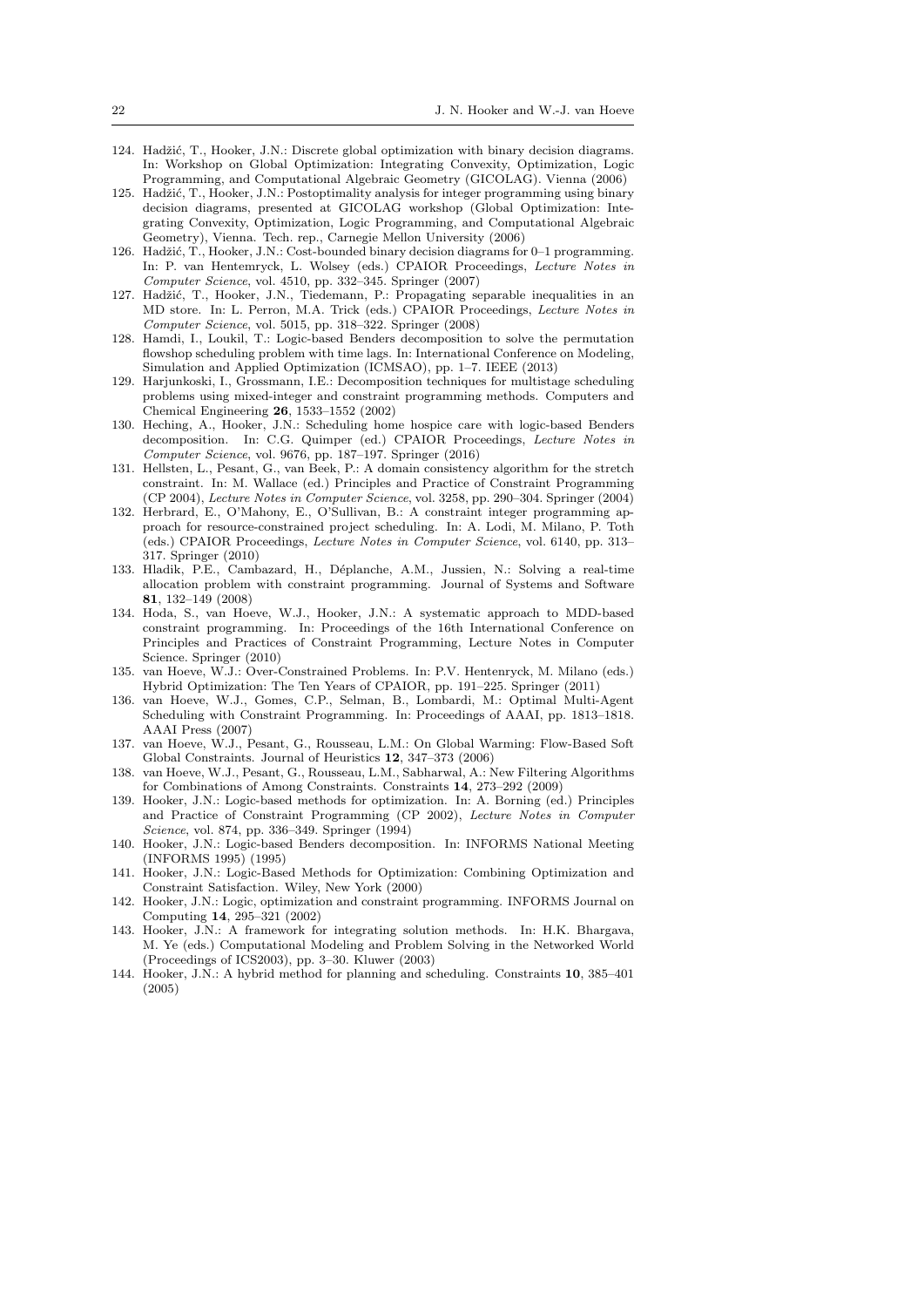- 145. Hooker, J.N.: Planning and scheduling to minimize tardiness. In: Principles and Practice of Constraint Programming (CP 2005), Lecture Notes in Computer Science, vol. 3709, pp. 314–327. Springer (2005)
- 146. Hooker, J.N.: An integrated method for planning and scheduling to minimize tardiness. Constraints 11, 139–157 (2006)
- 147. Hooker, J.N.: Integrated Methods for Optimization. Springer (2007)
- 148. Hooker, J.N.: Planning and scheduling by logic-based Benders decomposition. Operations Research 55, 588–602 (2007)
- 149. Hooker, J.N.: Integrated Methods for Optimization, 2nd ed. Springer (2012)
- 150. Hooker, J.N.: Projection, consistency, and George Boole. Constraints 21, 59–76 (2016) 151. Hooker, J.N.: Projection, inference and consistency. In: IJCAI 2016 Proceedings, pp.
- 4175–4179 (2016)
- 152. Hooker, J.N., Osorio, M.A.: Mixed logical/linear programming. Discrete Applied Mathematics 96–97, 395–442 (1999)
- 153. Hooker, J.N., Ottosson, G.: Logic-based Benders decomposition. Mathematical Programming 96, 33–60 (2003)
- 154. Hooker, J.N., Ottosson, G., Thorsteinsson, E.S., Kim, H.J.: A scheme for unifying optimization and constraint satisfaction methods. Knowledge Engineering Review 15, 11–30 (2000)
- 155. Hopcroft, J.E., Karp, R.M.: A  $n^{5/2}$  algorithm for maximum matchings in bipartite graphs. SIAM Journal on Computing 2, 225–231 (1973)
- 156. Jain, V., Grossmann, I.E.: Algorithms for hybrid MILP/CP models for a class of optimization problems. INFORMS Journal on Computing 13, 258–276 (2001)
- 157. Junker, U., Karish, S.E., Kohl, N., Vaaben, B., Fahle, T., Sellmann, M.: A framework for constraint programming based column generation. In: J. Jaffar (ed.) Principles and Practice of Constraint Programming (CP 1999), Lecture Notes in Computer Science, vol. 1713, pp. 261–275. Springer (1999)
- Jussien, N.: The versatility of using explanations within constraint programming. Research report, École des Mines de Nantes, France (2003)
- 159. Jussien, N., Barichard, V.: The PaLM system: Explanation-based constraint programming. In: Proceedings of TRICS: Techniques foR Implementing Constraint programming Systems, a post-conference workshop of CP 2000, pp. 118–133 (2000)
- 160. Jussien, N., Ouis, S.: User-friendly explanations for constraint programming. In: Eleventh Workshop on Logic Programming environments (WLPE 2001). Paphos, Cyprus (2001)
- 161. Katriel, I., Thiel, S.: Fast bound consistency for the global cardinality constraint. In: F. Rossi (ed.) Principles and Practice of Constraint Programming (CP 2003), Lecture Notes in Computer Science, vol. 2833, pp. 437–451. Springer (2003)
- 162. Khemmoudj, M.O., Bennaceur, H., Nagih, A.: Combining arc consistency and dual Lagrangean relaxation for filtering CSPs. In: R. Barták, M. Milano (eds.) Integration of AI and OR Techniques in Constraint Programming for Combinatorial Optimization Problems (CPAIOR 2005), Lecture Notes in Computer Science, vol. 3524, pp. 258–272. Springer (2005)
- 163. Kim, H.J., Hooker, J.N.: Solving fixed-charge network flow problems with a hybrid optimization and constraint programming approach. Annals of Operations Research 115, 95–124 (2002)
- 164. Kinable, J., Cire, A.A., van Hoeve, W.J.: Hybrid optimization methods for timedependent sequencing problems. European Journal of Operational Research 259, 887– 897 (2017)
- 165. Kinable, J., Trick, M.: A logic-based Benders approach to the concrete delivery problem. In: H. Simonis (ed.) CPAIOR Proceedings, Lecture Notes in Computer Science, vol. 8451, pp. 176–192. Springer (2014)
- 166. Kohl, N.: Application of or and cp techniques in a real world crew scheduling system. In: Proceedings of the International Workshop on Integration of Artificial Intelligence and Operations Research Techniques in Constraint Programming for Combinatorial Optimization Problems (CPAIOR 2000). Paderborn, Germany (2000)
- 167. Laborie, P., Rogerie, J.: Temporal linear relaxation in IBM ILOG CP Optimizer. J. Scheduling 19(4), 391–400 (2016)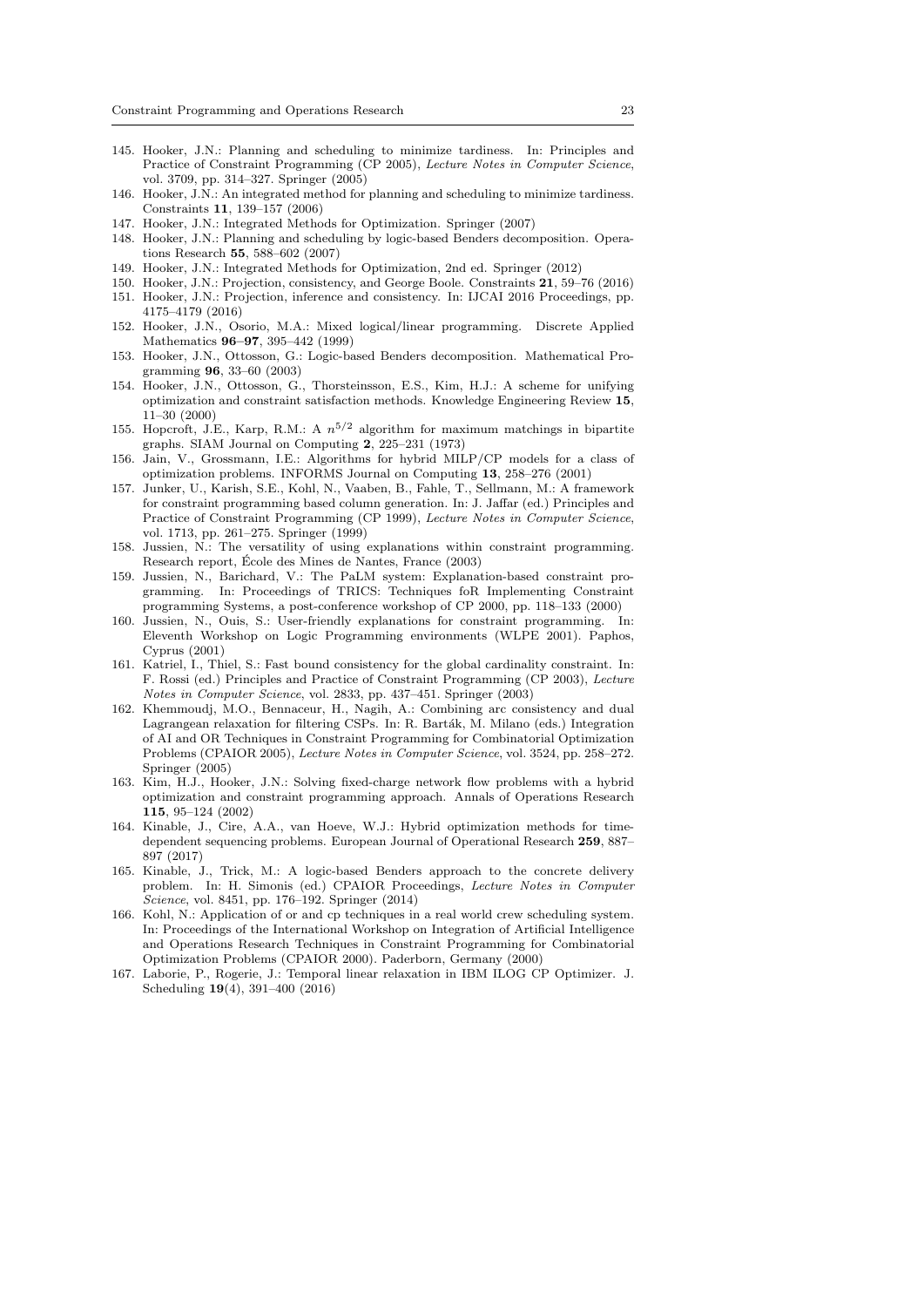- 168. Lam, E., Van Hentenryck, P.: A branch-and-price-and-check model for the vehicle routing problem with location congestion. Constraints  $21(3)$ , 394–412 (2016)
- 169. Lam, E., Van Hentenryck, P.: Branch-and-check with explanations for the vehicle routing problem with time windows. In: J.C. Beck (ed.) Proceedings of CP, Lecture Notes in Computer Science, vol. 10416, pp. 579–595. Springer (2017)
- 170. Laurière, J.L.: A language and a program for stating and solving combinatorial problems. Artificial Intelligence 10, 29–127 (1978)
- 171. Lee, J., Leung, K.: Towards Efficient Consistency Enforcement for Global Constraints in Weighted Constraint Satisfaction. In: Proceedings of IJCAI, pp. 559–565 (2009)
- 172. Little, J., Darby-Dowman, K.: The significance of constraint logic programming to operational research. In: M. Lawrence, C. Wilsden (eds.) Operational Research Tutorial Papers (Invited tutorial paper to the Operational Research Society Conference, 1995), pp. 20–45 (1995)
- 173. Liu, W., Yuan, M., He, X., Gu, Z., Liu, X.: Efficient SAT-based mapping and scheduling of homogeneous synchronous dataflow graphs for throughput optimization. In: Real-Time Systems Symposium, pp. 492–504. IEEE (2008)
- 174. Lombardi, M., Gualandi, S.: A New Propagator for Two-Layer Neural Networks in Empirical Model Learning. In: Proceedings of CP, Lecture Notes in Computer Science, vol. 8124, pp. 448–463. Springer (2013)
- 175. Lombardi, M., Gualandi, S.: A lagrangian propagator for artificial neural networks in constraint programming. Constraints 21, 435–462 (2016)
- 176. Lombardi, M., Milano, M., Ruggiero, M., Benini, L.: Stochastic allocation and scheduling for conditional task graphs in multi-processor systems-on-chip. Journal of Scheduling 13, 315–345 (2010)
- 177. Lovász, L., Plummer, M.: Matching Theory, Annals of discrete Mathematics, vol. 29. North-Holland (1986)
- 178. Maher, M.J.: SOGgy Constraints: Soft Open Global Constraints. In: Proceedings of CP, Lecture Notes in Computer Science, vol. 5732, pp. 584–591. Springer (2009)
- 179. Maher, M.J., Narodytska, N., Quimper, C.G., Walsh, T.: Flow-based propagators for the SEQUENCE and related global constraints. In: P.J. Stuckey (ed.) Principles and Practice of Constraint Programming (CP 2008), Lecture Notes in Computer Science, vol. 5202, pp. 159–174. Springer (2008)
- 180. Maravelias, C.T., Grossmann, I.E.: Using MILP and CP for the scheduling of batch chemical processes. In: J.C. Régin, M. Rueher (eds.) CPAIOR Proceedings, Lecture Notes in Computer Science, vol. 3011, pp. 1–20. Springer (2004)
- 181. Mehlhorn, K., Thiel, S.: Faster algorithms for bound-consistency of the sortedness and the alldifferent constraint. In: R. Dechter (ed.) Principles and Practice of Constraint Programming (CP 2000), Lecture Notes in Computer Science, vol. 1894, pp. 306–319. Springer (2000)
- 182. Menana, J., Demassey, S.: Sequencing and Counting with the multicost-regular Constraint. In: Proceedings of CPAIOR, Lecture Notes in Computer Science, vol. 5547, pp. 178–192. Springer (2009)
- 183. Métivier, J.P., Boizumault, P., Loudni, S.: Σ-AllDifferent: Softening AllDifferent in Weighted CSPs. In: Proceedings of the 19th IEEE International Conference on Tools with Artificial Intelligence (ICTAI), pp. 223–230. IEEE (2007)
- 184. Métivier, J.P., Boizumault, P., Loudni, S.: Softening Gcc and Regular with preferences. In: Proceedings of the 2009 ACM symposium on Applied Computing (SAC), pp. 1392– 1396. ACM (2009)
- 185. Métivier, J.P., Boizumault, P., Loudni, S.: Solving Nurse Rostering Problems Using Soft Global Constraints. In: Proceedings of CP, Lecture Notes in Computer Science, vol. 5732, pp. 73–87. Springer (2009)
- 186. Milano, M., van Hoeve, W.J.: Reduced cost-based ranking for generating promising subproblems. In: P. Van Hentenryck (ed.) Principles and Practice of Constraint Programming (CP 2002), Lecture Notes in Computer Science, vol. 2470, pp. 1–16. Springer (2002)
- 187. Mingozzi, A.: State space relaxation and search strategies in dynamic programming. In: Proceedings of Abstraction, Reformulation, and Approximation, Lecture Notes in Computer Science, vol. 2371, pp. 51–51. Springer (2002)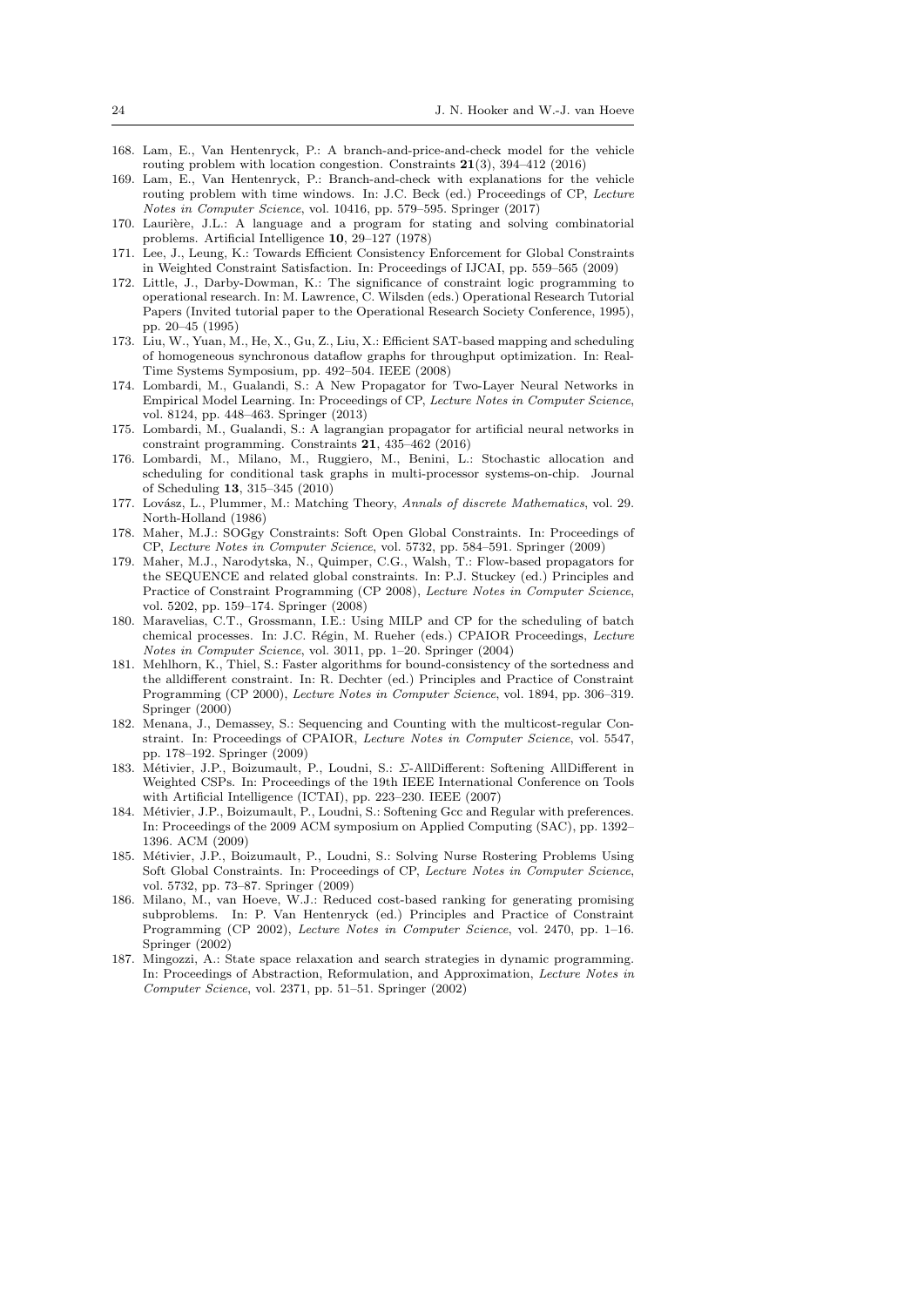- 188. Nethercote, N., Stuckey, P.J., Becket, R., Brand, S., Duck, G.J., Tack, G.: Minizinc: Towards a standard CP modelling language. In: C. Bessiere (ed.) Principles and Practice of Constraint Programming (CP 2007), Lecture Notes in Computer Science, vol. 4741, pp. 529–543. Springer (2007)
- 189. Nightingale, P., Akgün, Ö., Gent, I.P., Jefferson, C., Miguel, I., Spracklen, P.: Automatically improving constraint models in Savile Row. Artificial Intelligence 251, 35–61 (2017)
- 190. Nuijten, W.P.M.: Time and resource constrained scheduling. Ph.D. thesis, Eindhoven University of Technology (1994)
- 191. Nuijten, W.P.M., Aarts, E.H.L.: Constraint satisfaction for multiple capacitated job shop scheduling. In: A. Cohn (ed.) Proceedings of the 11th European Conference on Artificial Intelligence (ECAI 1994), pp. 635–639. Wiley (1994)
- 192. Nuijten, W.P.M., Aarts, E.H.L.: A computational study of constraint satisfaction for multiple capacitated job shop scheduling. European Journal of Operational Research 90, 269–284 (1996)
- 193. Nuijten, W.P.M., Aarts, E.H.L., van Erp Taalman Kip, D.A.A., van Hee, K.M.: Randomized constraint satisfaction for job-shop scheduling. In: AAAI-SIGMAN Workshop on Knowledge-Based Production Planning, Scheduling and Control (1993)
- 194. Osorio, M., Glover, F.: Logic cuts using surrogate constraint analysis in the multidimensional knapsack problem. In: C. Gervet, M. Wallace (eds.) Proceedings of the International Workshop on Integration of Artificial Intelligence and Operations Research Techniques in Constraint Programming for Combintaorial Optimization Problems (CPAIOR 2001). Ashford, U.K. (2001)
- 195. Ottosson, G., Thorsteinsson, E., Hooker, J.N.: Mixed global constraints and inference in hybrid IP-CLP solvers. In: Proceedings of CP99 Post-Conference Workshop on Large-Scale Combinatorial Optimization and Constraints, http://www.dash.co.uk/wscp99, pp. 57–78 (1999)
- 196. Ottosson, G., Thorsteinsson, E., Hooker, J.N.: Mixed global constraints and inference in hybrid CLP-IP solvers. Annals of Mathematics and Artificial Intelligence 34, 271– 290 (2002)
- 197. Perez, G., Régin, J.C.: Efficient Operations On MDDs for Building Constraint Programming Models. In: Proceedings of IJCAI, pp. 374–380 (2015)
- 198. Perez, G., Régin, J.C.: Constructions and In-Place Operations for MDDs Based Constraints. In: Proceedings of CPAIOR, LNCS, vol. 9676, pp. 279–293. Springer (2016)
- 199. Perez, G., Régin, J.C.: MDDs are Efficient Modeling Tools: An Application to Some Statistical Constraints. In: Proceedings of CPAIOR, LNCS, vol. 10335, pp. 30–40. Springer (2017)
- 200. Pesant, G.: A filtering algorithm for the stretch constraint. In: T. Walsh (ed.) Principles and Practice of Constraint Programming (CP 2001), Lecture Notes in Computer Science, vol. 2239, pp. 183–195. Springer (2001)
- 201. Pesant, G.: A regular language membership constraint for finite sequences of variables. In: M. Wallace (ed.) Principles and Practice of Constraint Programming (CP 2004), Lecture Notes in Computer Science, vol. 3258, pp. 482–495. Springer (2004)
- 202. Pisinger, D., Sigurd, M.: Using Decomposition Techniques and Constraint Programming for Solving the Two-Dimensional Bin-Packing Problem. INFORMS Journal on Computing 19, 36–51 (2007)
- 203. Powell, W.B.: Approximate Dynamic Programming: Solving the Curses of Dimensionality (Wiley Series in Probability and Statistics). Wiley-Interscience (2007)
- 204. Quadrifoglio, L., Dessouky, M.M., nez, F.O.: Mobility allowance shuttle transit (MAST) services: MIP formulation and strengthenining with logic constraints. In: L. Perron, M.A. Trick (eds.) CPAIOR Proceedings, Lecture Notes in Computer Science, vol. 5015, pp. 387–391. Springer (2008)
- 205. Rasmussen, R., Trick, M.A.: A Benders approach to the constrained minimum break problem. European Journal of Operational Research 177, 198–213 (2007)
- 206. Refalo, P.: Tight cooperation and its application in piecewise linear optimization. In: J. Jaffar (ed.) Principles and Practice of Constraint Programming (CP 1999), Lecture Notes in Computer Science, vol. 1713, pp. 375–389. Springer (1999)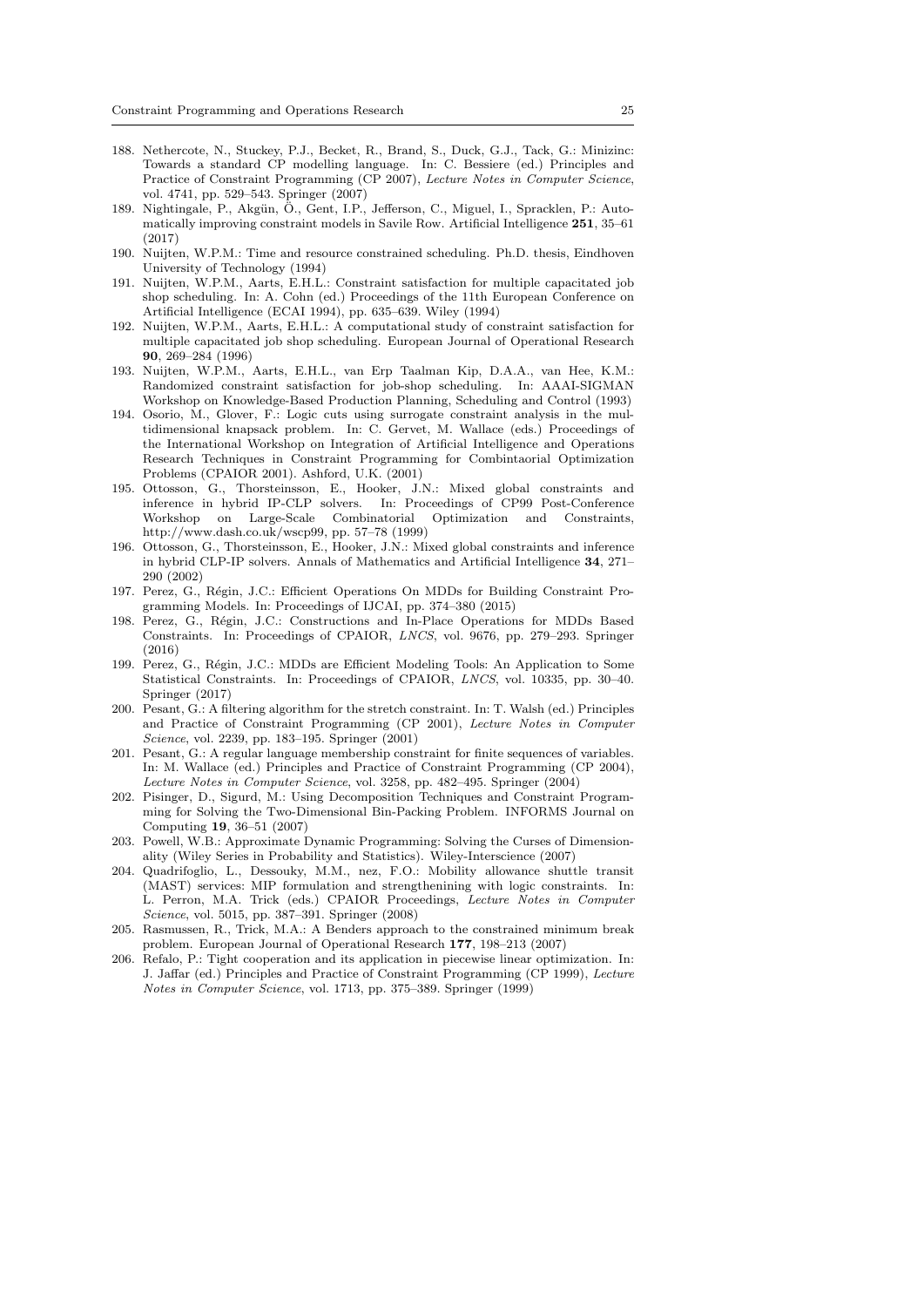- 207. Refalo, P.: Linear formulation of constraint programming models and hybrid solvers. In: R. Dechter (ed.) Principles and Practice of Constraint Programming (CP 2000), Lecture Notes in Computer Science, vol. 1894, pp. 369–383. Springer (2000)
- 208. Régin, J.C.: A filtering algorithm for constraints of difference in CSP. In: National Conference on Artificial Intelligence (AAAI 1994), pp. 362–367. AAAI Press (1994)
- 209. Régin, J.C.: Generalized arc consistency for *qlobal cardinality* constraint. In: National Conference on Artificial Intelligence (AAAI 1996), pp. 209–215. AAAI Press (1996)
- 210. Régin, J.C.: Arc Consistency for Global Cardinality Constraints with Costs. In: Proceedings of CP, Lecture Notes in Computer Science, vol. 1713, pp. 390–404. Springer (1999)
- 211. Régin, J.C.: Cost-Based Arc Consistency for Global Cardinality Constraints. Constraints 7, 387–405 (2002)
- 212. Riedler, M., Raidl, G.: Solving a selective dial-a-ride problem with logic-based Benders decomposition. Technical report AC-TR-16-007, Institute of Computer Graphics and Algorithms, TU Wien (2016)
- 213. Rodošek, R., Wallace, M., Hajian, M.: A new approach to integrating mixed integer programming and constraint logic programming. Annals of Operations Research 86, 63–87 (1999)
- 214. Rousseau, L.M.: Stabilization issues for constraint programming based column generation. In: J.C. Régin, M. Rueher (eds.) CPAIOR Proceedings, Lecture Notes in Computer Science, vol. 3011, pp. 402–408. Springer (2004)
- 215. Rousseau, L.M., Gendreau, M., Pesant, G.: Solving small VRPTWs with constraint programming based column generation. In: N. Jussien, F. Laburthe (eds.) Proceedings of the International Workshop on Integration of Artificial Intelligence and Operations Research Techniques in Constraint Programming for Combintaorial Optimization Problems (CPAIOR 2002). Le Croisic, France (2002)
- 216. Rousseau, L.M., Gendreau, M., Pesant, G., Focacci, F.: Solving VRPTWs with Constraint Programming Based Column Generation. Annals of Operations Research 130(1–4), 199–216 (2004)
- 217. Ruggiero, M., Guerri, A., Bertozzi, D., Poletti, F., Milano, M.: Communication-aware allocation and scheduling framework for stream-oriented multi-processor systems-onchip. In: Proceedings of the Conference on Design, Automation and Test in Europe, pp. 3–8. European Design and Automation Association (2006)
- 218. Sadykov, R.: A hybrid branch-and-cut algorithm for the one-machine scheduling problem. In: J.C. Régin, M. Rueher (eds.) CPAIOR Proceedings, Lecture Notes in Computer Science, vol. 3011, pp. 409–415. Springer (2004)
- 219. Sadykov, R., Wolsey, L.A.: Integer Programming and Constraint Programming in Solving a Multimachine Assignment Scheduling Problem with Deadlines and Release Dates. INFORMS Journal on Computing 18, 209–217 (2006)
- 220. Salvagnin, D., Walsh, T.: A hybrid MIP/CP approach for multi-activity shift scheduling. In: M. Milano (ed.) Principles and Practice of Constraint Programming, Lecture Notes in Computer Science, vol. 7514, pp. 633–646. Springer (2012)
- 221. Satish, N., Ravindran, K., Keutzer, K.: A decomposition-based constraint optimization approach for statically scheduling task graphs with communication delays to multiprocessors. In: Proceedings of the Conference on Design, Automation and Test in Europe, pp. 57–62. EDA Consortium (2007)
- 222. Sellmann, M.: Theoretical foundations of constraint programming-based Lagrangean relaxation. In: M. Wallace (ed.) Principles and Practice of Constraint Programming (CP 2004), Lecture Notes in Computer Science, vol. 3258, pp. 634–647. Springer (2004)
- 223. Sellmann, M., Fahle, T.: Constraint programming based Lagrangian relaxation for a multimedia application. In: C. Gervet, M. Wallace (eds.) Proceedings of the International Workshop on Integration of Artificial Intelligence and Operations Research Techniques in Constraint Programming for Combintaorial Optimization Problems (CPAIOR 2001). Ashford, U.K. (2001)
- 224. Sellmann, M., Fahle, T.: Constraint Programming Based Lagrangian Relaxation for the Automatic Recording Problem. Annals of Operations Research 118(1–4), 17–33 (2003)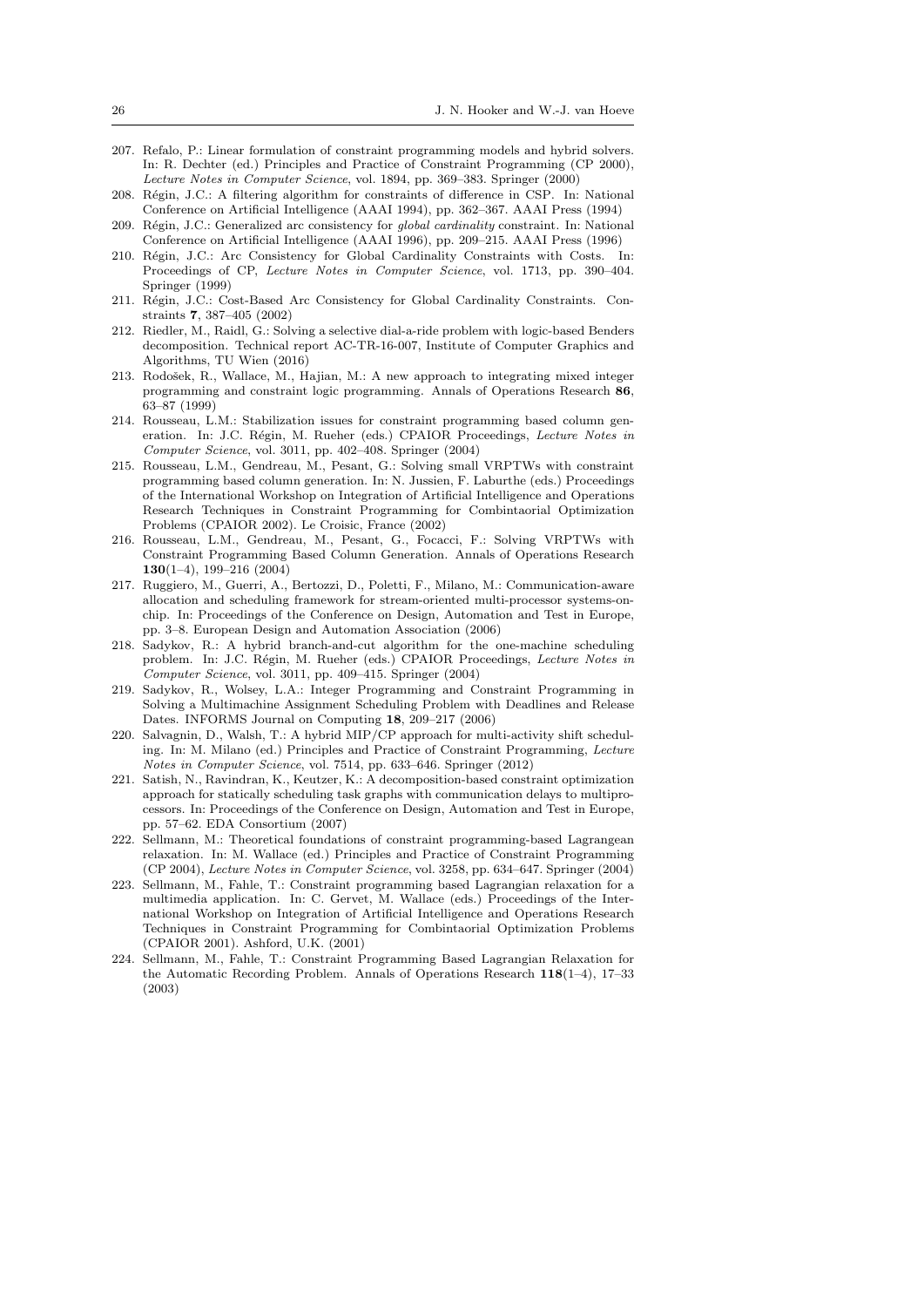- 225. Sellmann, M., Kliewer, G., Koberstein, A.: Lagrangian Cardinality Cuts and Variable Fixing for Capacitated Network Design. In: Proceedings of ESA, Lecture Notes in Computer Science, vol. 2461, pp. 845–858. Springer (2002)
- 226. Sellmann, M., Zervoudakis, K., Stamatopoulos, P., Fahle, T.: Crew assignment via constraint programming: Integrating column generation and heuristic tree search. Annals of Operations Research 115, 207–225 (2002)
- 227. Shen, K., Schimpf, J.: Eplex: Harnessing Mathematical Programming Solvers for Constraint Logic Programming. In: Proceedings of CP, Lecture Notes in Computer Science, vol. 3709, pp. 622–636. Springer (2005)
- 228. Smith, B.M., Brailsford, S.C., Hubbard, P.M., Williams, H.P.: The progressive party problem: Integer linear programming and constraint programming compared. In: U. Montanari, F. Rossi (eds.) Principles and Practice of Constraint Programming (CP 1995), Lecture Notes in Computer Science, vol. 976, pp. 36–52. Springer (1995)
- 229. Steiger, R., van Hoeve, W.J., Szymanek, R.: An efficient generic network flow constraint. In: Proceedings of the ACM Symposium on Applied Computing (SAC), pp. 893–900 (2011)
- 230. Stuckey, P.J., de la Banda, M.G., Maher, M., Marriott, K., Slaney, J., Somogyi, Z., Wallace, M., Walsh, T.: The G12 project: Mapping solver independent models to efficient solutions. In: P. van Beek (ed.) Principles and Practice of Constraint Programming (CP 2005), Lecture Notes in Computer Science, vol. 3668, pp. 314–327. Springer (2005)
- 231. Taşkın, Z.C., Smith, J.C., Ahmed, S., Schaefer, A.J.: Cutting plane algorithms for solving a stochastic edge-partition problem. Discrete Optimization 6, 420–435 (2009)
- 232. Tarim, S., Armagan, S., Miguel, I.: A hybrid Benders decomposition method for solving stochastic constraint programs with linear recourse. In: B. Hnich, M. Carlsson, F. Fages, F. Rossi (eds.) International Workshop on Constraint Solving and Constraint Logic Programming (CSCLP), pp. 133–148. Springer (2006)
- 233. Terekhov, D., Beck, J.C., Brown, K.N.: Solving a stochastic queueing design and control problem with constraint programming. In: Proceedings of the 22nd National Conference on Artificial Intelligence (AAAI 2007), vol. 1, pp. 261–266. AAAI Press (2007)
- 234. Thorsteinsson, E.: Branch and check: A hybrid framework integrating mixed integer programming and constraint logic programming. In: T. Walsh (ed.) Principles and Practice of Constraint Programming (CP 2001), Lecture Notes in Computer Science, vol. 2239, pp. 16–30. Springer (2001)
- 235. Timpe, C.: Solving planning and scheduling problems with combined integer and constraint programming. OR Spectrum 24, 431–448 (2002)
- 236. Tjandraatmadja, C., van Hoeve, W.J.: Target cuts from relaxed decision diagrams. INFORMS Journal on Computing (to appear)
- 237. Torres, P., Lopez, P.: On not-first/not-last conditions in disjunctive scheduling. European Journal of Operational Research 127, 332–343 (2000)
- 238. Tran, T.T., Beck, J.C.: Logic-based Benders decomposition for alternative resource scheduling with sequence dependent setups. In: European Conference on Artificial Intelligence (ECAI), Frontiers in Artificial Intelligence and Applications, vol. 242, pp. 774–779. IOS Press (2012)
- 239. Trick, M.: A dynamic programming approach for consistency and propagation for knapsack constraints. In: C. Gervet, M. Wallace (eds.) Proceedings, Integration of AI and OR Techniques in Constraint Programming for Combinatorial Optimization Problems (CPAIOR 2001), pp. 113–124. Ashford, U.K. (2001)
- 240. Trick, M.A.: A Dynamic Programming Approach for Consistency and Propagation for Knapsack Constraints. Annals of Operations Research 118(1–4), 73–84 (2003)
- 241. Trick, M.A., Yildiz, H.: Benders cuts guided search for the traveling umpire problem. In: P. van Hentemryck, L. Wolsey (eds.) CPAIOR Proceedings, Lecture Notes in Computer Science, vol. 4510, pp. 332–345. Springer (2007)
- 242. Türkay, M., Grossmann, I.E.: Logic-based MINLP algorithms for the optimal synthesis of process networks. Computers and Chemical Engineering 20, 959–978 (1996)
- 243. Van Hentenryck, P., Lustig, I., Michel, L., Puget, J.F.: The OPL Optimization Programming Language. MIT Press, Cambridge, MA (1999)